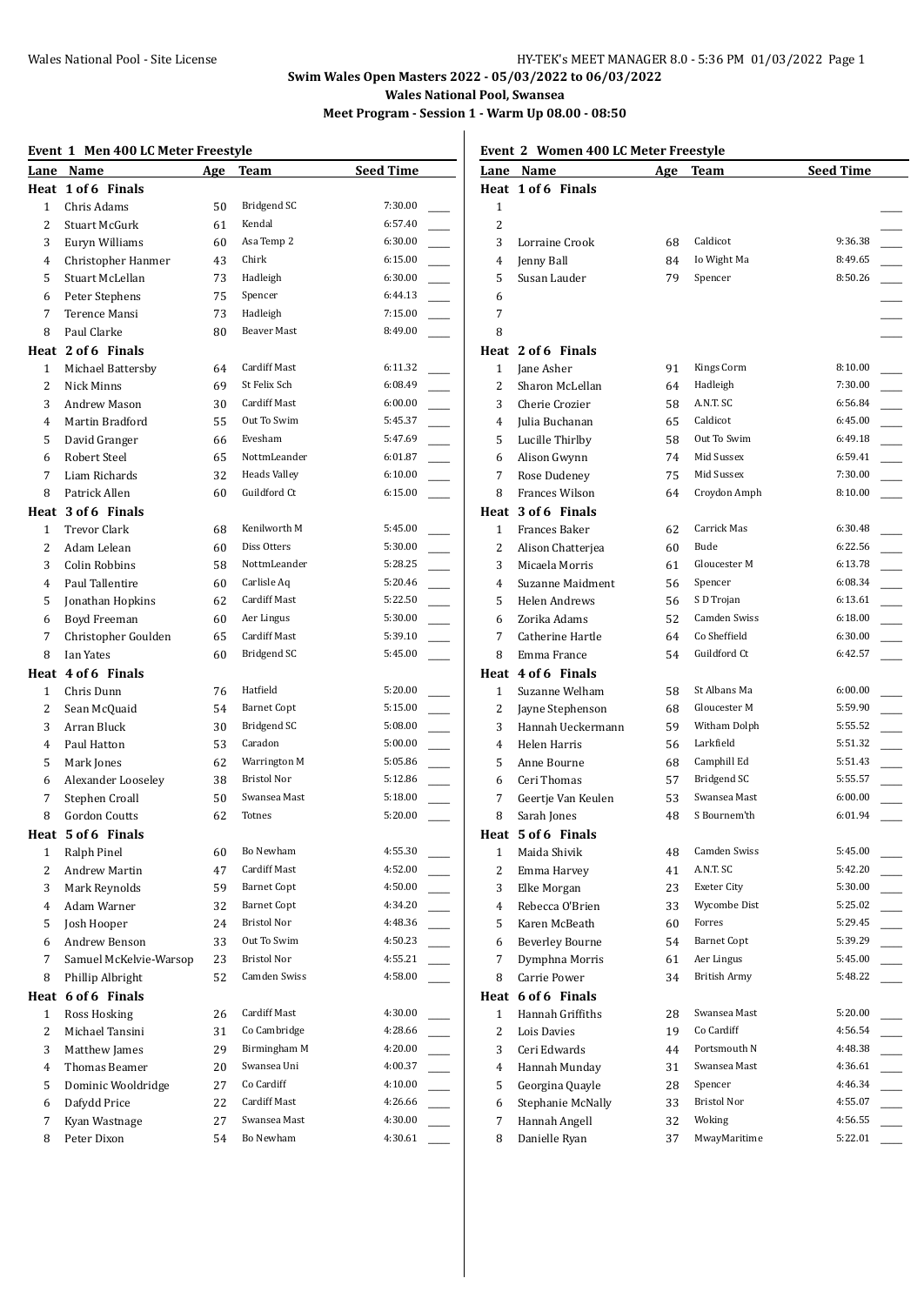## **Swim Wales Open Masters 2022 - 05/03/2022 to 06/03/2022 Wales National Pool, Swansea**

**Meet Program - Session 1 - Warm Up 08.00 - 08:50**

#### **Event 3 Men 200 LC Meter IM**

| Lane           | Name                       | Age | Team                | <b>Seed Time</b>                    |
|----------------|----------------------------|-----|---------------------|-------------------------------------|
|                | Heat 1 of 4 Finals         |     |                     |                                     |
| 1              |                            |     |                     |                                     |
| $\overline{c}$ | Dylan Hughes               | 20  | Torfaen D           | 3:47.57                             |
| 3              | Ian Woollard               | 68  | <b>Barnet Copt</b>  | 3:25.00                             |
| 4              | Chris Dunn                 | 76  | Hatfield            | 3:10.00                             |
| 5              | Sam Bradley                | 29  | Team Luton          | 3:12.13                             |
| 6              | Stuart McLellan            | 73  | Hadleigh            | 3:40.00                             |
| 7              | Stuart McGurk              | 61  | Kendal              | 4:00.00                             |
| 8              |                            |     |                     |                                     |
|                | Heat 2 of 4 Finals         |     |                     |                                     |
| 1              | Mark Jones                 | 62  | Warrington M        | 3:03.82                             |
| $\overline{2}$ | Soren Mikkelsen            | 31  | <b>Bristol Pen</b>  | 2:58.12                             |
| 3              | James Barwick              | 40  | East Leeds          | $\overline{a}$<br>2:40.00           |
| 4              | David Bryant               | 61  | Woking              | $\overline{\phantom{a}}$<br>2:38.34 |
| 5              | Jamie McHale               | 50  | Co Sheffield        | $\overline{a}$<br>2:39.77           |
| 6              | Rhodri Evans               | 27  | Cardiff Mast        | $\overline{a}$<br>2:50.00           |
| 7              | <b>Stuart Colston</b>      | 51  | C Dolphins          | 3:00.00                             |
| 8              | David Blakemore            | 38  | Cally Mast          | 3:06.45                             |
|                | Heat 3 of 4 Finals         |     |                     |                                     |
| $\mathbf{1}$   | <b>Callum Morris</b>       | 27  | <b>Cardiff Mast</b> | 2:35.00                             |
| $\overline{c}$ | Mark Reynolds              | 59  | <b>Barnet Copt</b>  | $\overline{a}$<br>2:30.00           |
| 3              | Ross Hosking               | 26  | Cardiff Mast        | $\overline{\phantom{a}}$<br>2:30.00 |
| $\overline{4}$ | Adam Warner                | 32  | <b>Barnet Copt</b>  | $\overline{\phantom{a}}$<br>2:25.92 |
| 5              | Kyan Wastnage              | 27  | Swansea Mast        | 2:30.00                             |
| 6              | <b>Christopher Malpass</b> | 43  | <b>Trafford Met</b> | 2:30.00                             |
| 7              | Patrick Gore               | 54  | <b>Cardiff Mast</b> | 2:32.50                             |
| 8              | Karsten Bach               | 32  | Co Cambridge        | 2:38.00                             |
| Heat           | 4 of 4 Finals              |     |                     |                                     |
| 1              | <b>Matthew Fairless</b>    | 26  | C Dolphins          | 2:25.00                             |
| $\overline{2}$ | Jack Endersby              | 22  | <b>Cardiff Mast</b> | 2:20.03                             |
| 3              | Niall Smith                | 19  | Swansea Uni         | 2:17.33                             |
| 4              | Matthew James              | 29  | Birmingham M        | 2:09.18                             |
| 5              | Sam Crew                   | 20  | Swansea Uni         | 2:17.00                             |
| 6              | Christopher Jones          | 41  | Co Cardiff          | 2:17.99                             |
| 7              | Timon Chapman              | 20  | Co Norwich          | 2:22.45                             |
| 8              | Alex Rosser                | 26  | Torfaen D           | 2:25.00                             |

#### **Event 4 Women 200 LC Meter IM**

| Lane                     | Name               | Age | Team         | <b>Seed Time</b> |  |
|--------------------------|--------------------|-----|--------------|------------------|--|
|                          | Heat 1 of 5 Finals |     |              |                  |  |
| 1                        |                    |     |              |                  |  |
| 2                        |                    |     |              |                  |  |
| 3                        | Helen Hughes       | 80  | Arfon        | 6:50.00          |  |
| 4                        | Lorraine Crook     | 68  | Caldicot     | 5:30.00          |  |
| 5                        | Delia Keen         | 61  | Carm Masters | 5:40.00          |  |
| 6                        |                    |     |              |                  |  |
| 7                        |                    |     |              |                  |  |
| 8                        |                    |     |              |                  |  |
|                          | Heat 2 of 5 Finals |     |              |                  |  |
| 1                        | Jennifer Dean      | 79  | Mid Sussex   | 4:09.50          |  |
| $\overline{\mathcal{L}}$ | Christina Victor   | 68  | Guildford Ct | 3:53.96          |  |
| 3                        | Anne Raymond       | 59  | Croydon Amph | 3:40.00          |  |
| 4                        | Bethan Raby        | 49  | Swansea Mast | 3:26.00          |  |
| 5                        | Jayne Stephenson   | 68  | Gloucester M | 3:30.45          |  |
| 6                        | Claudine Day       | 51  | Redhill & R  | 3:46.62          |  |
| 7                        | Lucille Thirlby    | 58  | Out To Swim  | 3:55.54          |  |
| 8                        | Sally Lelean       | 71  | Diss Otters  | 4:55.00          |  |
|                          |                    |     |              |                  |  |

|                | Heat 3 of 5 Finals     |    |                     |         |
|----------------|------------------------|----|---------------------|---------|
| $\mathbf{1}$   | <b>Wendy Figures</b>   | 57 | Co Sheffield        | 3:18.90 |
| 2              | Stephanie Baron        | 35 | S D Trojan          | 3:06.92 |
| 3              | Rebecca O'Brien        | 33 | Wycombe Dist        | 3:05.50 |
| 4              | <b>Karen Howells</b>   | 51 | <b>Cardiff Mast</b> | 3:05.00 |
| 5              | Heidi Gore             | 60 | <b>Cardiff Mast</b> | 3:05.42 |
| 6              | Karen Mackenzie        | 49 | Team Luton          | 3:06.18 |
| 7              | <b>Beverley Bourne</b> | 54 | <b>Barnet Copt</b>  | 3:10.02 |
| 8              | <b>Frances Baker</b>   | 62 | Carrick Mas         | 3:21.88 |
| Heat           | 4 of 5 Finals          |    |                     |         |
| $\mathbf{1}$   | Judith Pearson         | 62 | Carlisle Aq         | 2:55.45 |
| 2              | Lisa Dawson            | 44 | <b>Barnet Copt</b>  | 2:46.97 |
| 3              | Jordan Holroyd         | 24 | Exeter City         | 2:44.80 |
| $\overline{4}$ | Francesca Beddow       | 23 | Guildford Ct        | 2:41.71 |
| 5              | <b>Emily Whiting</b>   | 25 | <b>Bristol Nor</b>  | 2:42.23 |
| 6              | Elizabeth Bellinger    | 44 | <b>Bishop Stort</b> | 2:45.82 |
| 7              | Naomi Pollard          | 20 | Swansea Uni         | 2:49.02 |
| 8              | Arwen Teagle           | 21 | Merthyr Tydf        | 3:01.03 |
| Heat           | 5 of 5 Finals          |    |                     |         |
| $\mathbf{1}$   | Michelle Ware          | 49 | Woking              | 2:38.00 |
| 2              | Lili-May Mustoe        | 20 | Co Cardiff          | 2:36.13 |
| 3              | Helen Gorman           | 50 | Co Cardiff          | 2:35.00 |
| 4              | Jennifer Green         | 19 | Swansea Uni         | 2:24.04 |
| 5              | Georgina Quayle        | 28 | Spencer             | 2:34.40 |
| 6              | Emma Wills             | 43 | York City           | 2:35.00 |
| 7              | <b>Jessica Sutton</b>  | 25 | Hinckley            | 2:37.50 |
| 8              | Megan McDonagh         | 29 | Otter               | 2:40.00 |

#### **Event 5 Men 50 LC Meter Breaststroke**

| Lane           | Name                 | Age | Team                | <b>Seed Time</b> |
|----------------|----------------------|-----|---------------------|------------------|
|                | Heat 1 of 6 Finals   |     |                     |                  |
| $\mathbf{1}$   |                      |     |                     |                  |
| $\overline{c}$ | Grenville Cole       | 91  | Ast Burnham         | 1:09.20          |
| 3              | Dudley Lloyd-Evans   | 80  | Poole               | 1:00.00          |
| 4              | Geoff Bishop         | 86  | Royal Navy          | 56.00            |
| 5              | Paul Clarke          | 80  | <b>Beaver Mast</b>  | 57.00            |
| 6              | Tim Pearce           | 83  | Mid Sussex          | 1:05.00          |
| 7              | Euryn Williams       | 60  | Asa Temp 2          | 1:25.00          |
| 8              |                      |     |                     |                  |
|                | Heat 2 of 6 Finals   |     |                     |                  |
| $\mathbf{1}$   | Dale Lewis           | 64  | <b>Cardiff Mast</b> | 51.38            |
| 2              | Nicholas McDowall    | 70  | Gloucester M        | 48.50            |
| 3              | <b>Arend Dikkers</b> | 65  | <b>Barnes SC</b>    | 44.91            |
| 4              | Michael Battersby    | 64  | <b>Cardiff Mast</b> | 42.12            |
| 5              | Christopher Hanmer   | 43  | Chirk               | 44.67            |
| 6              | Dylan Gravelle       | 60  | Swansea Mast        | 46.00            |
| 7              | <b>Andrew Davies</b> | 52  | <b>Cardiff Mast</b> | 49.87            |
| 8              | Peter Stephens       | 75  | Spencer             | 53.63            |
| Heat           | 3 of 6 Finals        |     |                     |                  |
| $\mathbf{1}$   | Colin Robbins        | 58  | NottmLeander        | 40.35            |
| 2              | <b>Ian Yates</b>     | 60  | Bridgend SC         | 40.00            |
| 3              | <b>Trevor Clark</b>  | 68  | Kenilworth M        | 39.45            |
| 4              | <b>Thomas Morrow</b> | 66  | Gloucester M        | 39.30            |
| 5              | <b>Frank Morris</b>  | 55  | A.N.T. SC           | 39.33            |
| 6              | Eamon Sharkh         | 30  | Guildford Ct        | 40.00            |
| 7              | Adam Lelean          | 60  | Diss Otters         | 40.00            |
| 8              | Robert Steel         | 65  | NottmLeander        | 41.87            |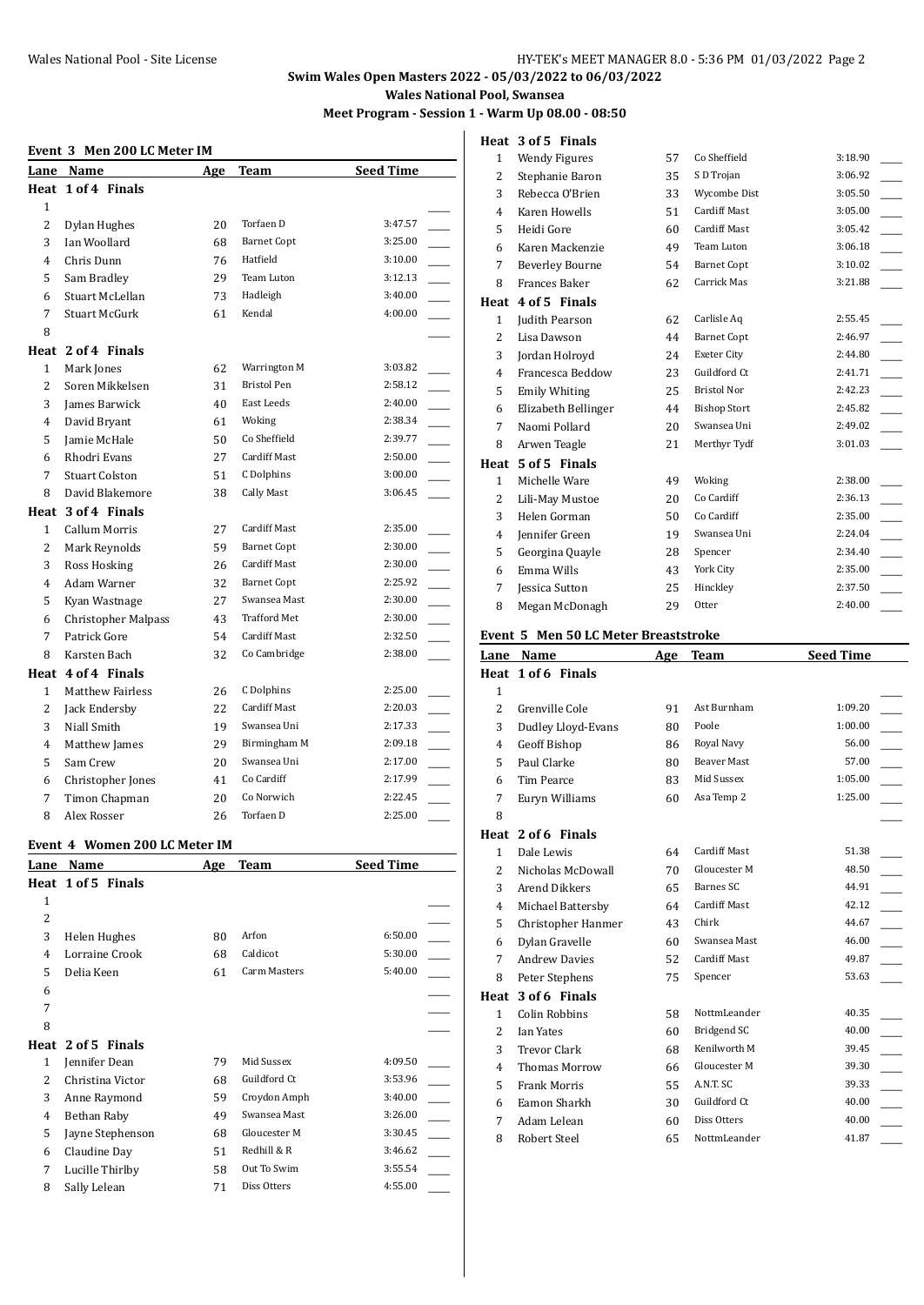## **Swim Wales Open Masters 2022 - 05/03/2022 to 06/03/2022 Wales National Pool, Swansea**

**Meet Program - Session 1 - Warm Up 08.00 - 08:50**

|                | Heat 4 Finals (#5 Men 50 LC Meter Breaststroke) |    |                     |       |
|----------------|-------------------------------------------------|----|---------------------|-------|
| $\mathbf{1}$   | Philip Holme                                    | 63 | <b>Barnet Copt</b>  | 37.50 |
| 2              | Nathan Goodridge                                | 23 | Dove Valley         | 36.39 |
| 3              | Peter Long                                      | 59 | Silver City         | 35.42 |
| $\overline{4}$ | Oliver Newcombe                                 | 40 | <b>Cardiff Mast</b> | 35.00 |
| 5              | Jonathan Leech                                  | 46 | Co Sheffield        | 35.00 |
| 6              | Christopher Street                              | 33 | <b>Bristol Nor</b>  | 35.67 |
| 7              | Russell Crew                                    | 55 | Guildford Ct        | 37.40 |
| 8              | Martin Butler                                   | 49 | C Dolphins          | 37.50 |
| Heat           | 5 of 6 Finals                                   |    |                     |       |
| $\mathbf{1}$   | James Hobsley                                   | 62 | <b>Barnet Copt</b>  | 34.92 |
| 2              | <b>Geoff Boddie</b>                             | 49 | Aer Lingus          | 34.59 |
| 3              | David Bryant                                    | 61 | Woking              | 34.44 |
| 4              | <b>Martin Potts</b>                             | 28 | Co Cambridge        | 33.10 |
| 5              | Jack Endersby                                   | 22 | <b>Cardiff Mast</b> | 34.13 |
| 6              | Mark Williams                                   | 33 | Swansea Mast        | 34.55 |
| 7              | Joseph Tucker                                   | 27 | Swansea Mast        | 34.62 |
| 8              | Jerry O'Riordan                                 | 48 | Woking              | 35.00 |
| Heat           | 6 of 6 Finals                                   |    |                     |       |
| $\mathbf{1}$   | David Milburn                                   | 60 | Newbury             | 32.56 |
| 2              | Kjetil Rehm                                     | 23 | <b>Bristol Nor</b>  | 32.35 |
| 3              | Michael Hodgson                                 | 55 | Woking              | 32.00 |
| 4              | Christopher Jones                               | 41 | Co Cardiff          | 30.93 |
| 5              | Andrew Benson                                   | 33 | Out To Swim         | 31.26 |
| 6              | Archie Forrester                                | 21 | Loughborough        | 32.12 |
| 7              | Rhys Chiles                                     | 23 | Hinckley            | 32.39 |
| 8              | Kyle Job                                        | 24 | Penyrheol           | 32.98 |

#### **Event 6 Women 50 LC Meter Breaststroke**

| Lane           | Name                 | Age | <b>Team</b>         | <b>Seed Time</b>                  |
|----------------|----------------------|-----|---------------------|-----------------------------------|
|                | Heat 1 of 6 Finals   |     |                     |                                   |
| $\mathbf{1}$   |                      |     |                     |                                   |
| 2              | Jane Asher           | 91  | Kings Corm          | 1:30.00                           |
| 3              | Cherie Crozier       | 58  | A.N.T. SC           | 1:04.28                           |
| 4              | Muriel Hitchcock     | 84  | Spencer             | 58.00                             |
| 5              | Marilyn Dinsdale     | 76  | <b>Heads Valley</b> | 1:01.54                           |
| 6              | Sally Lelean         | 71  | Diss Otters         | 1:05.00                           |
| 7              |                      |     |                     |                                   |
| 8              |                      |     |                     |                                   |
|                | Heat 2 of 6 Finals   |     |                     |                                   |
| $\mathbf{1}$   | Lydia Tang           | 44  | Swansea Mast        | 51.68                             |
| 2              | Suzanne Maidment     | 56  | Spencer             | 47.96                             |
| 3              | <b>Wendy Figures</b> | 57  | Co Sheffield        | $\overline{\phantom{a}}$<br>44.93 |
| 4              | Francesca Beddow     | 23  | Guildford Ct        | 44.20                             |
| 5              | Stephanie Baron      | 35  | S D Trojan          | 44.32                             |
| 6              | Gillian Morfey       | 40  | Caldicot            | 46.03                             |
| 7              | Carrie Power         | 34  | <b>British Army</b> | 48.00                             |
| 8              | Kathy Bidnall        | 67  | Mid Sussex          | 54.50                             |
|                | Heat 3 of 6 Finals   |     |                     |                                   |
| $\mathbf{1}$   | Hannah Ueckermann    | 59  | Witham Dolph        | 44.04                             |
| $\overline{2}$ | Ceri Rees            | 44  | Carm Masters        | 43.30                             |
| 3              | Victoria Codling     | 46  | Caldicot            | 42.38                             |
| 4              | Hannawell Storey     | 34  | Hinckley            | 41.41                             |
| 5              | Verity Dobbie        | 63  | Gates &whick        | 42.35                             |
| 6              | Emma Harvey          | 41  | A.N.T. SC           | 43.21                             |
| 7              | Alice Reeves-Turner  | 24  | Woking              | 43.75                             |
| 8              | Joanna Powell        | 49  | Bridgend SC         | 44.13                             |
|                |                      |     |                     |                                   |

#### **Heat 4 of 6 Finals**

| $\mathbf{1}$ | Arwen Teagle          | 21 | Merthyr Tydf        | 41.23 |
|--------------|-----------------------|----|---------------------|-------|
| 2            | Nadine James          | 24 | Cardiff Mast        | 41.00 |
| 3            | Lily McGowan          | 21 | Caradon             | 40.00 |
| 4            | Lynda Coggins         | 58 | Woking              | 39.42 |
| 5            | Georgina Quayle       | 28 | Spencer             | 39.43 |
| 6            | Verity Howell         | 24 | Leicester Ne        | 40.95 |
| 7            | Sophie Hutin          | 25 | S D Trojan          | 41.12 |
| 8            | Ashleigh Howells      | 22 | Cardiff Mast        | 41.25 |
| Heat         | 5 of 6 Finals         |    |                     |       |
| $\mathbf{1}$ | <b>Joanna Collins</b> | 56 | Welshpool           | 38.72 |
| 2            | Hannah Palfrey        | 29 | <b>Cardiff Mast</b> | 38.66 |
| 3            | Joanne Seymour        | 57 | Gloucester M        | 38.10 |
| 4            | Lucy Strowger         | 27 | S D Trojan          | 37.86 |
| 5            | Harriet Pugh          | 21 | Wycombe Dist        | 38.07 |
| 6            | Amelia Tucker         | 19 | Swansea Mast        | 38.54 |
| 7            | Jordanna Roberts      | 40 | Swansea Mast        | 38.71 |
| 8            | Gemma Spencer         | 20 | Woking              | 39.42 |
| Heat         | 6 of 6 Finals         |    |                     |       |
| $\mathbf{1}$ | Rhian Jones           | 22 | <b>Cardiff Mast</b> | 37.70 |
| 2            | Sophie Mountain       | 35 | Carm Masters        | 36.51 |
| 3            | Lili-May Mustoe       | 20 | Co Cardiff          | 36.00 |
| 4            | Helen Gorman          | 50 | Co Cardiff          | 35.00 |
| 5            | Karen Bloyce          | 44 | Winsford            | 35.47 |
| 6            | Sarah Pearse          | 40 | South Beds          | 36.50 |
| 7            | Laura Shinton         | 18 | Welshpool           | 37.23 |
| 8            | Ana Iglesias Romero   | 34 | Co Cambridge        | 37.80 |

#### **Event 7 Mixed 200 LC Meter Medley Relay**

|              | LVCHU / MIACU 200 LC MCCCI MCUICY RCIAY |           |                  |
|--------------|-----------------------------------------|-----------|------------------|
| Lane         | <b>Team</b>                             | Relay     | <b>Seed Time</b> |
|              | Heat 1 of 2 Finals                      |           |                  |
| $\mathbf{1}$ |                                         |           |                  |
| 2            |                                         |           |                  |
| 3            | Cardiff Mast                            | X120<br>C | <b>NT</b>        |
| 4            | Cardiff Mast                            | B<br>X120 | NT               |
| 5            | Swansea Mast                            | B<br>X120 | NT               |
| 6            |                                         |           |                  |
| 7            |                                         |           |                  |
| 8            |                                         |           |                  |
|              | Heat 2 of 2 Finals                      |           |                  |
| $\mathbf{1}$ | Woking                                  | X120<br>A | NT               |
| 2            | <b>Bristol Nor</b>                      | X120<br>A | NT               |
| 3            | Mid Sussex                              | X120<br>A | NT               |
| 4            | Camden Swiss                            | X120<br>A | NT               |
| 5            | C Dolphins                              | X120<br>A | NT               |
| 6            | Co Sheffield                            | X120<br>A | NT               |
| 7            | <b>Cardiff Mast</b>                     | X120<br>A | NT               |
| 8            | Swansea Mast                            | X120<br>A | NT               |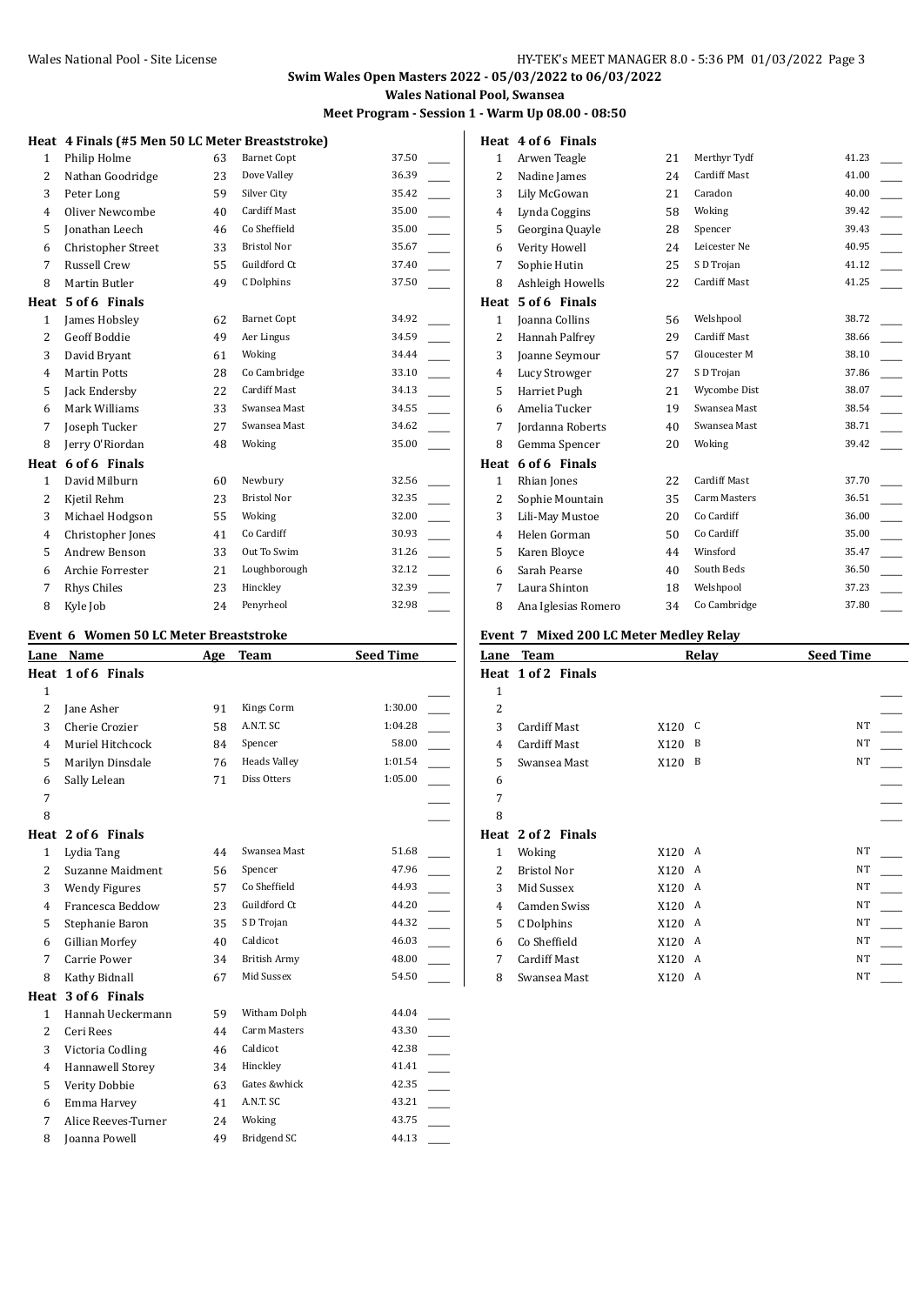## **Swim Wales Open Masters 2022 - 05/03/2022 to 06/03/2022 Wales National Pool, Swansea**

**Meet Program - Session 2 - Warm Up 12.00 - 12.50**

#### **Event 8 Men 200 LC Meter Backstroke**

| Lane           | Name                 | Age | Team                | <b>Seed Time</b> |
|----------------|----------------------|-----|---------------------|------------------|
|                | Heat 1 of 3 Finals   |     |                     |                  |
| $\mathbf{1}$   |                      |     |                     |                  |
| 2              | Christopher Goulden  | 65  | <b>Cardiff Mast</b> | 5:39.00          |
| 3              | Nick Minns           | 69  | St Felix Sch        | 3:20.74          |
| 4              | Sam Bradley          | 29  | Team Luton          | 3:03.01          |
| 5              | Chris Dunn           | 76  | Hatfield            | 3:10.00          |
| 6              | Patrick Allen        | 60  | Guildford Ct        | 4:00.00          |
| 7              |                      |     |                     |                  |
| 8              |                      |     |                     |                  |
| Heat           | 2 of 3 Finals        |     |                     |                  |
| 1              | David Blakemore      | 38  | Cally Mast          | 3:00.88          |
| $\overline{c}$ | Mark Jones           | 62  | Warrington M        | 2:58.60          |
| 3              | Paul Tallentire      | 60  | Carlisle Aq         | 2:51.94          |
| 4              | Alec Johnson         | 60  | <b>Trafford Met</b> | 2:37.06          |
| 5              | James Barwick        | 40  | East Leeds          | 2:38.00          |
| 6              | Antony Corben        | 60  | S D Trojan          | 2:58.00          |
| 7              | Andrew Mason         | 30  | <b>Cardiff Mast</b> | 3:00.00          |
| 8              | <b>Trevor Clark</b>  | 68  | Kenilworth M        | 3:01.00          |
| Heat           | 3 of 3 Finals        |     |                     |                  |
| 1              | Christopher Unsworth | 31  | Out To Swim         | 2:31.00          |
| 2              | Peter Dixon          | 54  | Bo Newham           | 2:26.75          |
| 3              | Timon Chapman        | 20  | Co Norwich          | 2:18.44          |
| 4              | Thomas Beamer        | 20  | Swansea Uni         | 2:00.90          |
| 5              | James Edmonds        | 36  | <b>Bristol Nor</b>  | 2:18.22          |
| 6              | Liam Herbert         | 29  | Birmingham M        | 2:18.55          |
| 7              | Jamie McHale         | 50  | Co Sheffield        | 2:28.46          |
| 8              | Patrick Gore         | 54  | <b>Cardiff Mast</b> | 2:33.50          |

#### **Event 9 Women 200 LC Meter Backstroke**

| Lane           | Name                 | Age | <b>Team</b>         | <b>Seed Time</b> |
|----------------|----------------------|-----|---------------------|------------------|
|                | Heat 1 of 4 Finals   |     |                     |                  |
| $\mathbf{1}$   |                      |     |                     |                  |
| 2              |                      |     |                     |                  |
| 3              | Helen Hughes         | 80  | Arfon               | 6:50.00          |
| 4              | Jenny Ball           | 84  | Io Wight Ma         | 5:01.01          |
| 5              | Grace Isaac          | 90  | Spencer             | 6:20.00          |
| 6              |                      |     |                     |                  |
| 7              |                      |     |                     |                  |
| 8              |                      |     |                     |                  |
| Heat           | 2 of 4 Finals        |     |                     |                  |
| $\mathbf{1}$   | Sally Lelean         | 71  | Diss Otters         | 4:26.36          |
| 2              | Claudine Day         | 51  | Redhill & R         | 4:01.40          |
| 3              | Julia Buchanan       | 65  | Caldicot            | 3:45.00          |
| 4              | <b>Wendy Figures</b> | 57  | Co Sheffield        | 3:24.46          |
| 5              | Micaela Morris       | 61  | Gloucester M        | 3:25.54          |
| 6              | Marianne Davey       | 69  | Redhill & R         | 4:00.00          |
| 7              | Sharon McLellan      | 64  | Hadleigh            | 4:10.00          |
| 8              | Alison Varley        | 70  | <b>Cardiff Mast</b> | 4:40.00          |
| Heat           | 3 of 4 Finals        |     |                     |                  |
| $\mathbf{1}$   | Suzanne Welham       | 58  | St Albans Ma        | 3:15.00          |
| $\overline{2}$ | Rebecca O'Brien      | 33  | Wycombe Dist        | 3:05.50          |
| 3              | Jessica Wooddisse    | 47  | <b>Stroud Mast</b>  | 2:58.56          |
| 4              | Lisa Dawson          | 44  | <b>Barnet Copt</b>  | 2:49.14          |
| 5              | Lynda Coggins        | 58  | Woking              | 2:58.10          |
| 6              | Rachel Wood          | 45  | <b>Bristol Nor</b>  | 3:05.00          |
| 7              | <b>Frances Baker</b> | 62  | Carrick Mas         | 3:14.14          |
| 8              | Kathy Bidnall        | 67  | Mid Sussex          | 3:20.00          |

#### **Heat 4 of 4 Finals**

|   | Sophie Hutin     | 25 | S D Trojan          | 2:47.16 |
|---|------------------|----|---------------------|---------|
|   | Gemma Spencer    | 20 | Woking              | 2:41.73 |
|   | Emma Wills       | 43 | York City           | 2:31.00 |
| 4 | Jo Corben        | 52 | S D Trojan          | 2:29.00 |
| 5 | Lauren Willcox   | 36 | Saxon Crown         | 2:30.00 |
| 6 | Francesca Beddow | 23 | Guildford Ct        | 2:34.40 |
|   | Holly Booth      | 31 | <b>Trafford Met</b> | 2:42.22 |
| 8 | Jennie Clarke    | 37 | Woking              | 2:47.83 |

## **Event 10 Men 100 LC Meter Breaststroke**

|              | Lane Name             | Age | <b>Team</b>         | <b>Seed Time</b> |  |
|--------------|-----------------------|-----|---------------------|------------------|--|
|              | Heat 1 of 5 Finals    |     |                     |                  |  |
| 1            |                       |     |                     |                  |  |
| 2            |                       |     |                     |                  |  |
| 3            | Euryn Williams        | 60  | Asa Temp 2          | 2:15.00          |  |
| 4            | Peter Stephens        | 75  | Spencer             | 2:05.55          |  |
| 5            | Paul Clarke           | 80  | Beaver Mast         | 2:07.00          |  |
| 6            |                       |     |                     |                  |  |
| 7            |                       |     |                     |                  |  |
| 8            |                       |     |                     |                  |  |
|              | Heat 2 of 5 Finals    |     |                     |                  |  |
| 1            | Dale Lewis            | 64  | <b>Cardiff Mast</b> | 1:53.81          |  |
| 2            | Arend Dikkers         | 65  | Barnes SC           | 1:45.74          |  |
| 3            | Robert Steel          | 65  | NottmLeander        | 1:38.97          |  |
| 4            | Michael Battersby     | 64  | Cardiff Mast        | 1:37.28          |  |
| 5            | Christopher Hanmer    | 43  | Chirk               | 1:38.90          |  |
| 6            | Stevan Eggleton       | 62  | Camphill Ed         | 1:45.00          |  |
| 7            | Stuart McLellan       | 73  | Hadleigh            | 1:52.00          |  |
| 8            | Dudley Lloyd-Evans    | 80  | Poole               | 2:05.00          |  |
|              | Heat 3 of 5 Finals    |     |                     |                  |  |
| $\mathbf{1}$ | <b>Ian Yates</b>      | 60  | Bridgend SC         | 1:32.00          |  |
| 2            | David Blakemore       | 38  | <b>Cally Mast</b>   | 1:30.93          |  |
| 3            | Mark Partridge        | 59  | <b>Stroud Mast</b>  | 1:30.00          |  |
| 4            | Thomas Morrow         | 66  | Gloucester M        | 1:27.25          |  |
| 5            | Philip Holme          | 63  | <b>Barnet Copt</b>  | 1:29.00          |  |
| 6            | <b>Trevor Clark</b>   | 68  | Kenilworth M        | 1:30.00          |  |
| 7            | Frank Morris          | 55  | A.N.T. SC           | 1:31.09          |  |
| 8            | Mark Jones            | 62  | Warrington M        | 1:32.00          |  |
|              | Heat 4 of 5 Finals    |     |                     |                  |  |
| $\mathbf{1}$ | Martin Butler         | 49  | C Dolphins          | 1:23.70          |  |
| 2            | James Hobsley         | 62  | <b>Barnet Copt</b>  | 1:19.88          |  |
| 3            | David Bryant          | 61  | Woking              | 1:17.43          |  |
| 4            | Kyle Job              | 24  | Penyrheol           | 1:16.52          |  |
| 5            | Mark Williams         | 33  | Swansea Mast        | 1:16.55          |  |
| 6            | Jonathan Leech        | 46  | Co Sheffield        | 1:18.00          |  |
| 7            | Christopher Street    | 33  | <b>Bristol Nor</b>  | 1:20.09          |  |
| 8            | <b>Stuart Colston</b> | 51  | C Dolphins          | 1:25.00          |  |
|              | Heat 5 of 5 Finals    |     |                     |                  |  |
|              | 1 Geoff Boddie        | 49  | Aer Lingus          | 1:15.51          |  |
| 2            | Kjetil Rehm           | 23  | <b>Bristol Nor</b>  | 1:12.10          |  |
| 3            | Rhys Chiles           | 23  | Hinckley            | 1:10.06          |  |
| 4            | Christopher Jones     | 41  | Co Cardiff          | 1:04.02          |  |
| 5            | Matthew James         | 29  | Birmingham M        | 1:04.06          |  |
| 6            | Andrew Benson         | 33  | Out To Swim         | 1:11.93          |  |
| 7            | <b>Martin Potts</b>   | 28  | Co Cambridge        | 1:13.54          |  |
| 8            | David Milburn         | 60  | Newbury             | 1:16.41          |  |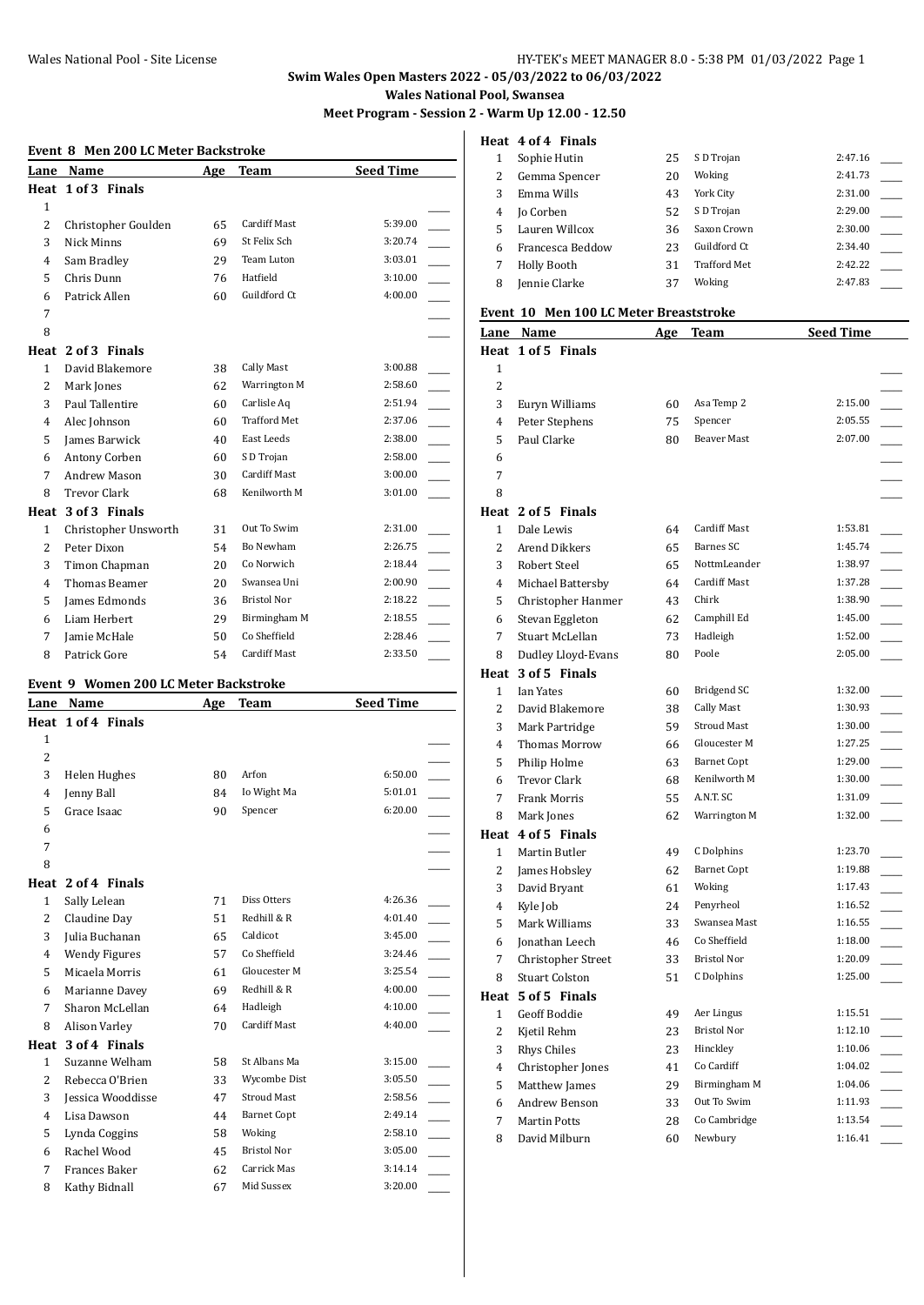## **Swim Wales Open Masters 2022 - 05/03/2022 to 06/03/2022 Wales National Pool, Swansea**

**Meet Program - Session 2 - Warm Up 12.00 - 12.50**

**Heat 2 of 8 Finals**

#### **Event 11 Women 100 LC Meter Breaststroke**

| Lane           | Name                 | Age | Team                | <b>Seed Time</b> |  |
|----------------|----------------------|-----|---------------------|------------------|--|
|                | Heat 1 of 5 Finals   |     |                     |                  |  |
| 1              |                      |     |                     |                  |  |
| $\overline{c}$ | Muriel Hitchcock     | 84  | Spencer             | 2:20.00          |  |
| 3              | Lydia Tang           | 44  | Swansea Mast        | 1:56.58          |  |
| 4              | Maida Shivik         | 48  | Camden Swiss        | 1:45.00          |  |
| 5              | Anne Raymond         | 59  | Croydon Amph        | 1:45.08          |  |
| 6              | Lucille Thirlby      | 58  | Out To Swim         | 2:05.00          |  |
| 7              | Marilyn Dinsdale     | 76  | <b>Heads Valley</b> | 2:23.45          |  |
| 8              |                      |     |                     |                  |  |
| Heat           | 2 of 5 Finals        |     |                     |                  |  |
| 1              | Gillian Morfey       | 40  | Caldicot            | 1:40.93          |  |
| 2              | Victoria Codling     | 46  | Caldicot            | 1:36.84          |  |
| 3              | Stephanie Baron      | 35  | S D Trojan          | 1:35.96          |  |
| 4              | Sarah Jones          | 48  | S Bournem'th        | 1:35.00          |  |
| 5              | Hannawell Storey     | 34  | Hinckley            | 1:35.53          |  |
| 6              | Verity Dobbie        | 63  | Gates &whick        | 1:36.55          |  |
| 7              | <b>Wendy Figures</b> | 57  | Co Sheffield        | 1:38.01          |  |
| 8              | Emma Harvey          | 41  | A.N.T. SC           | 1:43.00          |  |
|                | Heat 3 of 5 Finals   |     |                     |                  |  |
| 1              | Arwen Teagle         | 21  | Merthyr Tydf        | 1:31.35          |  |
| 2              | Ashleigh Howells     | 22  | <b>Cardiff Mast</b> | 1:29.93          |  |
| 3              | Joanne Seymour       | 57  | Gloucester M        | 1:28.70          |  |
| 4              | Verity Howell        | 24  | Leicester Ne        | 1:28.41          |  |
| 5              | Judith Pearson       | 62  | Carlisle Aq         | 1:28.52          |  |
| 6              | Joanna Collins       | 56  | Welshpool           | 1:28.82          |  |
| 7              | Lynda Coggins        | 58  | Woking              | 1:29.98          |  |
| 8              | Joanna Powell        | 49  | Bridgend SC         | 1:33.88          |  |
| Heat           | 4 of 5 Finals        |     |                     |                  |  |
| 1              | Jordanna Roberts     | 40  | Swansea Mast        | 1:26.24          |  |
| 2              | Sarah Pearse         | 40  | South Beds          | 1:25.39          |  |
| 3              | Rhian Jones          | 22  | Cardiff Mast        | 1:25.04          |  |
| 4              | Megan McDonagh       | 29  | Otter               | 1:24.97          |  |
| 5              | Hannah Palfrey       | 29  | Cardiff Mast        | 1:25.00          |  |
| 6              | Harriet Pugh         | 21  | Wycombe Dist        | 1:25.11          |  |
| 7              | Lucy Strowger        | 27  | S D Trojan          | 1:25.79          |  |
| 8              | Jennie Clarke        | 37  | Woking              | 1:28.27          |  |
|                | Heat 5 of 5 Finals   |     |                     |                  |  |
| 1              | Ana Iglesias Romero  | 34  | Co Cambridge        | 1:24.04          |  |
| 2              | Sophie Mountain      | 35  | Carm Masters        | 1:22.86          |  |
| 3              | Laura Cranshaw       | 35  | Birmingham M        | 1:18.00          |  |
| $\overline{4}$ | Helen Gorman         | 50  | Co Cardiff          | 1:16.00          |  |
| 5              | Lili-May Mustoe      | 20  | Co Cardiff          | 1:17.93          |  |
| 6              | Karen Bloyce         | 44  | Winsford            | 1:19.53          |  |
| $\overline{7}$ | Amelia Tucker        | 19  | Swansea Mast        | 1:24.04          |  |
| 8              | Lily McGowan         | 21  | Caradon             | 1:24.43          |  |

#### **Event 12 Men 50 LC Meter Butterfly**

| Lane | Name               | Age | <b>Team</b> | <b>Seed Time</b> |  |
|------|--------------------|-----|-------------|------------------|--|
|      | Heat 1 of 8 Finals |     |             |                  |  |
| 1    |                    |     |             |                  |  |
| 2    |                    |     |             |                  |  |
| 3    | Geoff Bishop       | 86  | Royal Navy  | 1:10.00          |  |
| 4    | David Granger      | 66  | Evesham     | 56.73            |  |
| 5    | Peter Stephens     | 75  | Spencer     | 57.39            |  |
| 6    |                    |     |             |                  |  |
| 7    |                    |     |             |                  |  |
| 8    |                    |     |             |                  |  |

| 1            | Liam Richards                                      | 32 | <b>Heads Valley</b> | 45.00 |
|--------------|----------------------------------------------------|----|---------------------|-------|
| 2            | Sam Bradley                                        | 29 | Team Luton          | 40.02 |
| 3            | Adam Lelean                                        | 60 | Diss Otters         | 38.00 |
| 4            | Martin Grey                                        | 56 | Welsh Ind           | 35.00 |
| 5            | Ian Woollard                                       | 68 | <b>Barnet Copt</b>  | 36.62 |
| 6            | Vladimir Sveds                                     | 66 | Cardiff Mast        | 38.66 |
| 7            | Stuart McGurk                                      | 61 | Kendal              | 41.45 |
| 8            |                                                    |    |                     |       |
|              | Heat 3 of 8 Finals                                 |    |                     |       |
| 1            | Paul Cartwright                                    | 61 | <b>Camden Swiss</b> | 34.77 |
| 2            | <b>Trevor Clark</b>                                | 68 | Kenilworth M        | 34.00 |
| 3            | Colin Robbins                                      | 58 | NottmLeander        | 33.86 |
| 4            | Glen Isaacs                                        | 57 | MwayMaritime        | 32.04 |
| 5            | Eamon Sharkh                                       | 30 | Guildford Ct        | 32.50 |
| 6            | Rhodri Evans                                       | 27 | Cardiff Mast        | 34.00 |
| 7            | Rupert Hough                                       | 49 | Dove Valley         | 34.56 |
| 8            | Ian Powell                                         | 63 | Welsh Ind           | 34.84 |
|              | Heat 4 of 8 Finals                                 |    |                     |       |
| $\mathbf{1}$ | <b>Courtney Mattocks</b>                           | 28 | Cardiff Mast        | 32.00 |
| 2            | Russell Crew                                       | 55 | Guildford Ct        | 31.53 |
| 3            | Sean McQuaid                                       | 54 | <b>Barnet Copt</b>  | 31.00 |
| 4            | David Bryant                                       | 61 | Woking              | 30.00 |
| 5            | Christopher Unsworth                               | 31 | Out To Swim         | 31.00 |
| 6            | <b>Jonathan Saunders</b>                           | 56 | Co Sheffield        | 31.12 |
| 7            | Nathan Goodridge                                   | 23 | Dove Valley         | 31.99 |
| 8            | Jonathan Leech                                     | 46 | Co Sheffield        | 32.00 |
|              | Heat 5 of 8 Finals                                 |    |                     |       |
| $\mathbf{1}$ | Michael Rees                                       | 29 | Cardiff Mast        | 30.00 |
| 2            | Julian Swain                                       | 56 | Maidenhead          | 30.00 |
| 3            | Apostolos Georgios Fournai 44                      |    | Welsh Ind           | 29.91 |
| 4            | Louis Batten                                       | 22 | Atlantis            | 29.77 |
| 5            | Tomasz Rybak                                       | 42 | Wantage             | 29.84 |
| 6            | Kyan Wastnage                                      | 27 | Swansea Mast        | 29.99 |
| 7            | Ka Chun Suen                                       | 31 | Out To Swim         | 30.00 |
| 8            |                                                    | 42 | Asa Temp 2          | 30.00 |
|              | Marco Menegazzi                                    |    |                     |       |
|              | Heat 6 of 8 Finals                                 |    | <b>Trafford Met</b> | 29.01 |
| 1<br>2       | <b>Christopher Malpass</b><br><b>Callum Morris</b> | 43 | <b>Cardiff Mast</b> | 28.86 |
| 3            |                                                    | 27 | East Leeds          | 28.82 |
|              | Martin Schofield                                   | 23 | Co Cardiff          | 28.50 |
| 4            | Christopher Jones                                  | 41 | Birmingham M        | 28.65 |
| 5            | Liam Herbert                                       | 29 | <b>Bristol Nor</b>  | 28.86 |
| 6            | Josh Hooper                                        | 24 | Penyrheol           | 28.96 |
| 7            | Kyle Job                                           | 24 | Woking              | 29.10 |
| 8            | Jerry O'Riordan                                    | 48 |                     |       |
|              | Heat 7 of 8 Finals                                 |    |                     |       |
| $\mathbf{1}$ | Alec Johnson                                       | 60 | Trafford Met        | 28.45 |
| 2            | Jack Endersby                                      | 22 | Cardiff Mast        | 28.38 |
| 3            | Steven Millican                                    | 37 | Trafford Met        | 28.00 |
| 4            | James Barwick                                      | 40 | East Leeds          | 28.00 |
| 5            | Gareth Allen                                       | 30 | East Leeds          | 28.00 |
| 6            | Karsten Bach                                       | 32 | Co Cambridge        | 28.24 |
| 7<br>8       | Timon Chapman                                      | 20 | Co Norwich          | 28.42 |
|              | Andrew Benson                                      | 33 | Out To Swim         | 28.50 |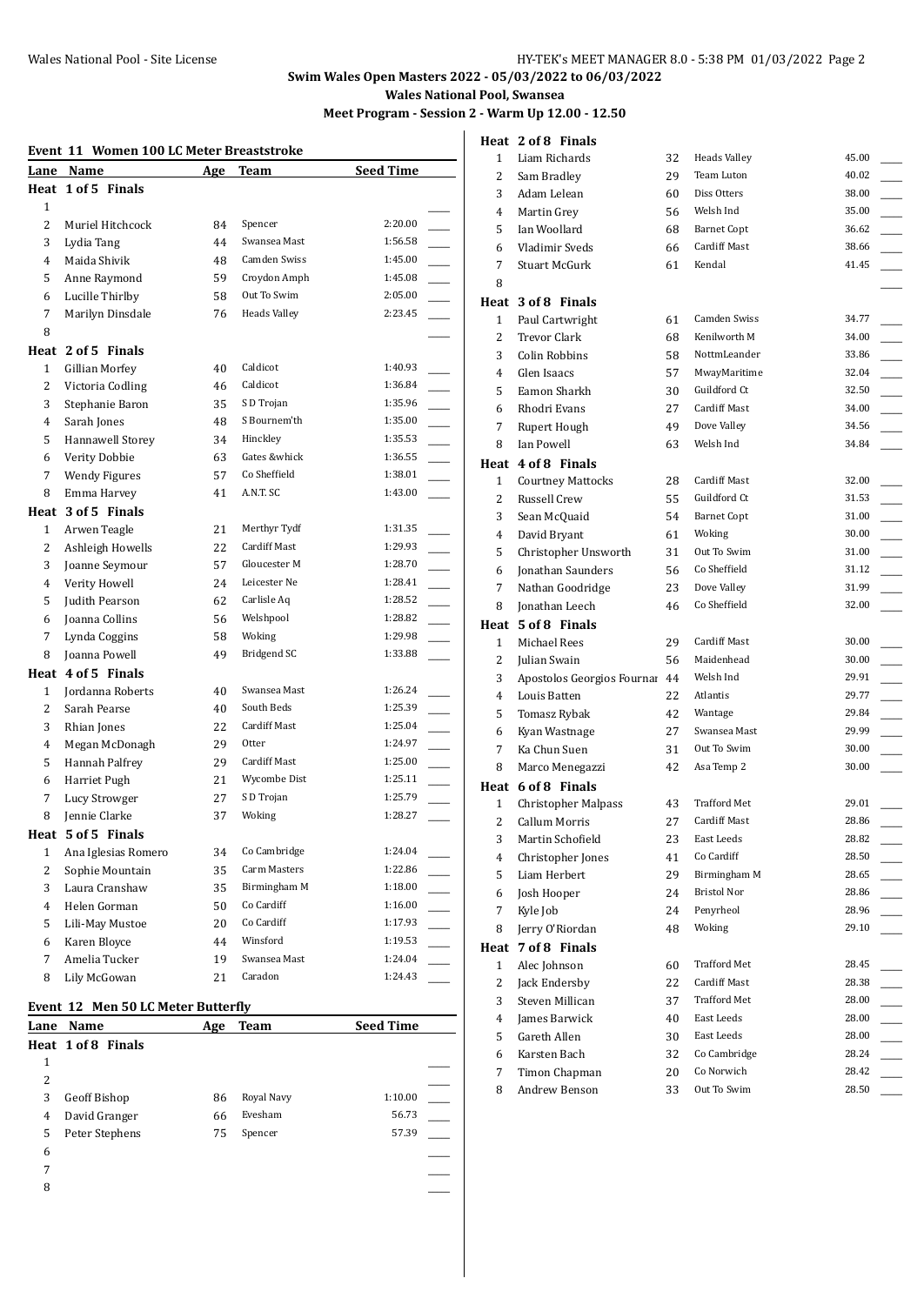## **Swim Wales Open Masters 2022 - 05/03/2022 to 06/03/2022 Wales National Pool, Swansea**

**Meet Program - Session 2 - Warm Up 12.00 - 12.50**

# **Heat 8 Finals (#12 Men 50 LC Meter Butterfly)**

| Samuel Long        | 31 | Bath Dolphin | 27.78 |  |
|--------------------|----|--------------|-------|--|
| Paul Wilkes        | 38 | Birmingham M | 27.10 |  |
| Oliver Harris      | 32 | Cardiff Mast | 26.56 |  |
| Dominic Wooldridge | 27 | Co Cardiff   | 24.74 |  |
| Alexander Morris   | 23 | Swansea Uni  | 25.66 |  |
| Fraser Peh         | 32 | Otter        | 27.00 |  |
| Connor Brunt       | 28 | Guildford Ct | 27.38 |  |
| Michael Hodgson    | 55 | Woking       | 27.95 |  |
|                    |    |              |       |  |

#### **Event 13 Women 50 LC Meter Butterfly**

|                | Lane Name            | Age | Team                | <b>Seed Time</b> |  |
|----------------|----------------------|-----|---------------------|------------------|--|
|                | Heat 1 of 7 Finals   |     |                     |                  |  |
| 1              |                      |     |                     |                  |  |
| $\overline{c}$ |                      |     |                     |                  |  |
| 3              | Margaret Weare       | 78  | Caldicot            | 1:10.44          |  |
| 4              | Emma France          | 54  | Guildford Ct        | 1:00.00          |  |
| 5              | Lorraine Crook       | 68  | Caldicot            | 1:08.14          |  |
| 6              |                      |     |                     |                  |  |
| 7              |                      |     |                     |                  |  |
| 8              |                      |     |                     |                  |  |
|                | Heat 2 of 7 Finals   |     |                     |                  |  |
| 1              | Melissa Spears       | 49  | <b>Barnet Copt</b>  | 45.00            |  |
| $\overline{2}$ | Arwen Teagle         | 21  | Merthyr Tydf        | 43.22            |  |
| 3              | Joanne Alexander     | 51  | Kenilworth M        | 41.00            |  |
| 4              | Micaela Morris       | 61  | Gloucester M        | 40.37            |  |
| 5              | Martine Hall         | 64  | S Bournem'th        | 40.67            |  |
| 6              | Ceri Thomas          | 57  | Bridgend SC         | 42.55            |  |
| 7              | Verity Dobbie        | 63  | Gates &whick        | 43.98            |  |
| 8              | Cherie Crozier       | 58  | A.N.T. SC           | 48.76            |  |
|                | Heat 3 of 7 Finals   |     |                     |                  |  |
| 1              | Lily McGowan         | 21  | Caradon             | 40.00            |  |
| 2              | Alice Reeves-Turner  | 24  | Woking              | 39.55            |  |
| 3              | Ceri Rees            | 44  | Carm Masters        | 38.01            |  |
| 4              | Chloe Lewis          | 22  | Bristol Nor         | 38.00            |  |
| 5              | Elke Morgan          | 23  | Exeter City         | 38.00            |  |
| 6              | Christina Victor     | 68  | Guildford Ct        | 39.24            |  |
| 7              | Suzanne Welham       | 58  | St Albans Ma        | 40.00            |  |
| 8              | Hannah Griffiths     | 28  | Swansea Mast        | 40.00            |  |
|                | Heat 4 of 7 Finals   |     |                     |                  |  |
| 1              | Karen Howells        | 51  | Cardiff Mast        | 37.56            |  |
| $\overline{2}$ | Kelly Cooke          | 46  | Team Luton          | 36.90            |  |
| 3              | Melanie Thomas       | 28  | <b>Cardiff Mast</b> | 35.32            |  |
| 4              | Karen McBeath        | 60  | Forres              | 34.88            |  |
| 5              | <b>Emily Whiting</b> | 25  | <b>Bristol Nor</b>  | 35.06            |  |
| 6              | Emma Harvey          | 41  | A.N.T. SC           | 36.21            |  |
| 7              | Heidi Gore           | 60  | Cardiff Mast        | 37.31            |  |
| 8              | Carrie Power         | 34  | <b>British Army</b> | 38.00            |  |
|                | Heat 5 of 7 Finals   |     |                     |                  |  |
| 1              | Megan Pardoe         | 33  | Bristol Nor         | 34.16            |  |
| 2              | Verity Howell        | 24  | Leicester Ne        | 33.67            |  |
| 3              | Ashleigh Howells     | 22  | Cardiff Mast        | 33.58            |  |
| $\overline{4}$ | Megan McDonagh       | 29  | Otter               | 33.50            |  |
| 5              | Sian Dallimore       | 36  | Carm Masters        | 33.50            |  |
| 6              | Sophie Mountain      | 35  | Carm Masters        | 33.58            |  |
| 7              | Sophie Hutin         | 25  | S D Trojan          | 33.76            |  |
| 8              | Rebecca Reid         | 26  | Bristol Nor         | 34.69            |  |

#### **Heat 6 of 7 Finals**

| 1    | Sorcha Kennedy      | 46 | <b>Cardiff Mast</b> | 33.33 |
|------|---------------------|----|---------------------|-------|
| 2    | Ceris Westlake      | 31 | Gloucester M        | 33.00 |
| 3    | Katie Huane         | 24 | C Dolphins          | 32.43 |
| 4    | Anya Thomas         | 20 | Co Cardiff          | 31.97 |
| 5    | Laura Shinton       | 18 | Welshpool           | 32.00 |
| 6    | Jeanne Petit        | 52 | Leic Peng           | 32.59 |
| 7    | Lois Davies         | 19 | Co Cardiff          | 33.31 |
| 8    | Judith Pearson      | 62 | Carlisle Aq         | 33.47 |
| Heat | 7 of 7 Finals       |    |                     |       |
| 1    | Elizabeth Bellinger | 44 | <b>Bishop Stort</b> | 30.87 |
| 2    | Michelle Ware       | 49 | Woking              | 30.18 |
| 3    | Louisa Zolkiewski   | 29 | Oxford Uni          | 29.70 |
| 4    | Olivia De Maroussem | 28 | <b>Bristol Nor</b>  | 29.00 |
| 5    | Isabella Centeleghe | 26 | <b>Cardiff Mast</b> | 29.00 |
| 6    | Megan Hartery       | 24 | Gloucester M        | 29.78 |
| 7    | Karen Mackenzie     | 49 | Team Luton          | 30.56 |
| 8    | Nadine James        | 24 | <b>Cardiff Mast</b> | 31.61 |

#### **Event 14 Men 200 LC Meter Medley Relay**

|   | LVEIIU 17 MEII 200 LUMEIEI MEUIEV REIAV |                  |       |                  |  |
|---|-----------------------------------------|------------------|-------|------------------|--|
|   | <b>Lane Team</b>                        |                  | Relay | <b>Seed Time</b> |  |
|   | Heat 1 of 1 Finals                      |                  |       |                  |  |
| 1 |                                         |                  |       |                  |  |
| 2 | <b>Cardiff Mast</b>                     | M120             | B     | NT               |  |
| 3 | <b>Cardiff Mast</b>                     | M120 A           |       | NT               |  |
| 4 | Swansea Mast                            | M120 A           |       | NT               |  |
| 5 | <b>Bristol Nor</b>                      | M120 A           |       | NT               |  |
| 6 | Swansea Mast                            | M <sub>120</sub> | B     | NT               |  |
| 7 |                                         |                  |       |                  |  |
| 8 |                                         |                  |       |                  |  |
|   |                                         |                  |       |                  |  |

#### **Event 15 Women 200 LC Meter Medley Relay**

|    | <b>Lane Team</b>    |                    | Relay | <b>Seed Time</b> |  |
|----|---------------------|--------------------|-------|------------------|--|
|    | Heat 1 of 1 Finals  |                    |       |                  |  |
| 1  |                     |                    |       |                  |  |
|    | <b>Cardiff Mast</b> | W120 B             |       | NT               |  |
| 3  | Caldicot            | W120 A             |       | NT               |  |
| 4  | <b>Bristol Nor</b>  | W120 A             |       | NT               |  |
| 5. | Swansea Mast        | W120 A             |       | NT               |  |
| 6  | <b>Cardiff Mast</b> | W <sub>120</sub> A |       | NT               |  |
| 7  |                     |                    |       |                  |  |

\_\_\_\_\_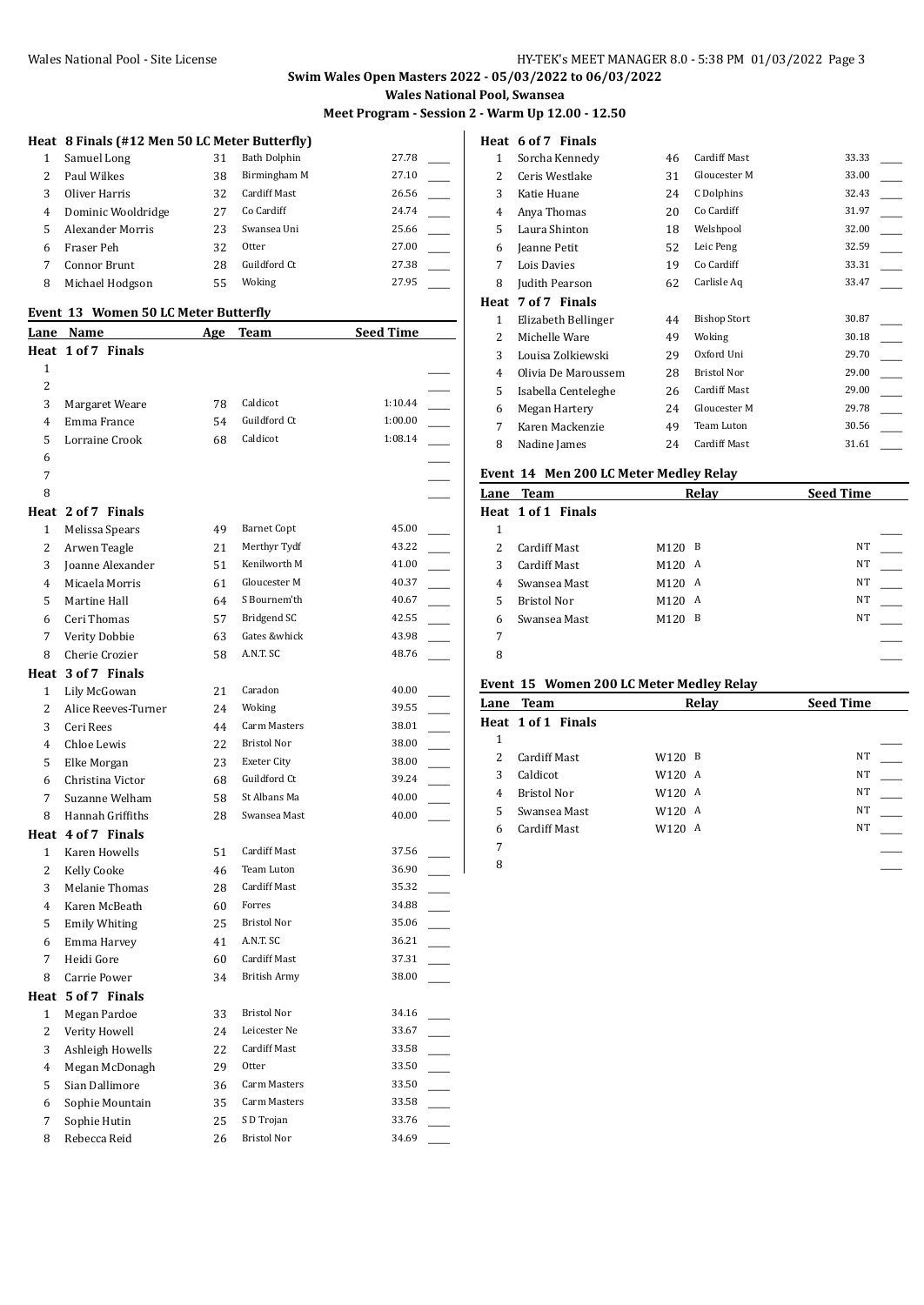# Wales National Pool - Site License Mational Pool - Site License 1 and Mational Pool - Site License

# **Swim Wales Open Masters 2022 - 05/03/2022 to 06/03/2022**

**Wales National Pool, Swansea**

**Meet Program - Session 3 - Warm Up 3.00 - 3.50**

# **Event 16 Men 200 LC Meter Butterfly**

| Lane           | Name                       | Age | Team                | <b>Seed Time</b> |
|----------------|----------------------------|-----|---------------------|------------------|
|                | Heat 1 of 2 Finals         |     |                     |                  |
| 1              |                            |     |                     |                  |
| $\mathfrak{D}$ | Adam Lelean                | 60  | Diss Otters         | 3:24.66          |
| 3              | <b>Stuart Colston</b>      | 51  | C Dolphins          | 3:10.00          |
| 4              | Soren Mikkelsen            | 31  | <b>Bristol Pen</b>  | 2:49.10          |
| 5.             | Oskar Stefanski            | 21  | Swansea Uni         | 3:00.00          |
| 6              | David Blakemore            | 38  | Cally Mast          | 3:10.00          |
| 7              | Vladimir Sveds             | 66  | <b>Cardiff Mast</b> | 3:43.24          |
| 8              |                            |     |                     |                  |
| Heat           | 2 of 2 Finals              |     |                     |                  |
| 1              | Christopher Jones          | 41  | Co Cardiff          | 2:26.07          |
| 2              | Fraser Peh                 | 32  | Otter               | 2:24.25          |
| 3              | David Hanbury              | 29  | Swansea Mast        | 2:13.50          |
| 4              | Dominic Wooldridge         | 27  | Co Cardiff          | 2:12.50          |
| 5              | Paul Wilkes                | 38  | Birmingham M        | 2:12.84          |
| 6              | Dafydd Price               | 22  | <b>Cardiff Mast</b> | 2:22.49          |
| 7              | <b>Christopher Malpass</b> | 43  | <b>Trafford Met</b> | 2:25.00          |
| 8              | Ka Chun Suen               | 31  | Out To Swim         | 2:30.00          |
|                |                            |     |                     |                  |

#### **Event 17 Women 200 LC Meter Butterfly**

| Lane | Name               | Age | Team               | <b>Seed Time</b> |
|------|--------------------|-----|--------------------|------------------|
|      | Heat 1 of 1 Finals |     |                    |                  |
| 1    |                    |     |                    |                  |
| 2    | Frances Baker      | 62  | Carrick Mas        | 3:53.57          |
| 3    | Tracy Van Deventer | 47  | <b>Berkhamsted</b> | 3:00.00          |
| 4    | Judith Pearson     | 62  | Carlisle Aq        | 2:56.28          |
| 5    | Georgina Quayle    | 28  | Spencer            | 3:00.00          |
| 6    | Karen Howells      | 51  | Cardiff Mast       | 3:18.18          |
|      | Cherie Crozier     | 58  | ANT SC             | 4:17.67          |
| 8    |                    |     |                    |                  |

#### **Event 18 Men 100 LC Meter Freestyle**

| 1:45.00<br>1:28.65<br>1:25.90<br>1:22.45<br>1:25.00 |
|-----------------------------------------------------|
|                                                     |
|                                                     |
|                                                     |
|                                                     |
|                                                     |
|                                                     |
| 1:28.00                                             |
| 1:32.89                                             |
|                                                     |
|                                                     |
| 1:19.72                                             |
| 1:15.33                                             |
| 1:12.00                                             |
| 1:09.34                                             |
| 1:10.00                                             |
| 1:12.00                                             |
| 1:17.50                                             |
| 1:20.77                                             |
|                                                     |

# **Heat 3 of 6 Finals**

| 1              | Ian Powell               | 63 | Welsh Ind          | 1:08.54 |  |
|----------------|--------------------------|----|--------------------|---------|--|
| $\overline{2}$ | <b>Adrian Morris</b>     | 60 | Cardiff Mast       | 1:06.06 |  |
| 3              | Alexander Looselev       | 38 | <b>Bristol Nor</b> | 1:05.00 |  |
| 4              | Phillip Albright         | 52 | Camden Swiss       | 1:05.00 |  |
| 5              | Stephen Croall           | 50 | Swansea Mast       | 1:05.00 |  |
| 6              | Colin Robbins            | 58 | NottmLeander       | 1:05.19 |  |
| 7              | Chris Dunn               | 76 | Hatfield           | 1:08.00 |  |
| 8              | Paul Tallentire          | 60 | Carlisle Aq        | 1:08.91 |  |
| Heat           | 4 of 6 Finals            |    |                    |         |  |
| $\mathbf{1}$   | James Hobsley            | 62 | <b>Barnet Copt</b> | 1:04.00 |  |
| $\overline{2}$ | Glen Isaacs              | 57 | MwayMaritime       | 1:03.75 |  |
| 3              | Eamon Sharkh             | 30 | Guildford Ct       | 1:02.10 |  |
| 4              | Julian Swain             | 56 | Maidenhead         | 1:01.00 |  |
| 5              | Adam Warner              | 32 | <b>Barnet Copt</b> | 1:01.63 |  |
| 6              | Colin Stephenson         | 64 | Gloucester M       | 1:03.10 |  |
| 7              | David Bryant             | 61 | Woking             | 1:03.77 |  |
| 8              | <b>Jonathan Saunders</b> | 56 | Co Sheffield       | 1:04.95 |  |
| Heat           | 5 of 6 Finals            |    |                    |         |  |
| $\mathbf{1}$   | Ralph Pinel              | 60 | Bo Newham          | 1:00.64 |  |
| $\overline{2}$ | Michael Tansini          | 31 | Co Cambridge       | 59.78   |  |
| 3              | Mark Williams            | 33 | Swansea Mast       | 59.50   |  |
| 4              | Michael Hodgson          | 55 | Woking             | 58.75   |  |
| 5              | Alec Johnson             | 60 | Trafford Met       | 59.12   |  |
| 6              | James Barwick            | 40 | East Leeds         | 59.50   |  |
| 7              | Christopher Unsworth     | 31 | Out To Swim        | 1:00.00 |  |
| 8              | Mark Reynolds            | 59 | <b>Barnet Copt</b> | 1:01.00 |  |
| Heat           | 6 of 6 Finals            |    |                    |         |  |
| $\mathbf{1}$   | Callum Morris            | 27 | Cardiff Mast       | 58.40   |  |
| 2              | Josh Hooper              | 24 | Bristol Nor        | 57.78   |  |
| 3              | Kjetil Rehm              | 23 | <b>Bristol Nor</b> | 56.51   |  |
| 4              | Oliver Harris            | 32 | Cardiff Mast       | 52.68   |  |
| 5              | Alexander Morris         | 23 | Swansea Uni        | 54.03   |  |
| 6              | Alex Rosser              | 26 | Torfaen D          | 56.70   |  |
| 7              | Gareth Allen             | 30 | East Leeds         | 57.93   |  |
| 8              | Jamie McHale             | 50 | Co Sheffield       | 58.70   |  |

#### **Event 19 Women 100 LC Meter Freestyle**

| Lane | Name               | Age | <b>Team</b>         | <b>Seed Time</b> |
|------|--------------------|-----|---------------------|------------------|
| Heat | 1 of 6 Finals      |     |                     |                  |
| 1    | Delia Keen         | 61  | <b>Carm Masters</b> | 1:55.00          |
| 2    | Jane Asher         | 91  | Kings Corm          | 1:44.21          |
| 3    | Gillian Morfey     | 40  | Caldicot            | 1:40.00          |
| 4    | Cherie Crozier     | 58  | A.N.T. SC           | 1:35.06          |
| 5    | Marianne Davey     | 69  | Redhill & R         | 1:38.49          |
| 6    | Jennifer Dean      | 79  | Mid Sussex          | 1:42.50          |
| 7    | Claudine Day       | 51  | Redhill & R         | 1:45.40          |
| 8    | Margaret Weare     | 78  | Caldicot            | 2:10.35          |
| Heat | 2 of 6 Finals      |     |                     |                  |
| 1    | Helen Andrews      | 56  | S D Trojan          | 1:23.22          |
| 2    | Micaela Morris     | 61  | Gloucester M        | 1:22.56          |
| 3    | Alice Eaton        | 30  | <b>Bristol Nor</b>  | 1:19.51          |
| 4    | Geertje Van Keulen | 53  | Swansea Mast        | 1:19.00          |
| 5    | Victoria Codling   | 46  | Caldicot            | 1:19.17          |
| 6    | Sarah Jones        | 48  | S Bournem'th        | 1:20.00          |
| 7    | Zorika Adams       | 52  | Camden Swiss        | 1:23.00          |
| 8    | Alison Gwynn       | 74  | Mid Sussex          | 1:29.73          |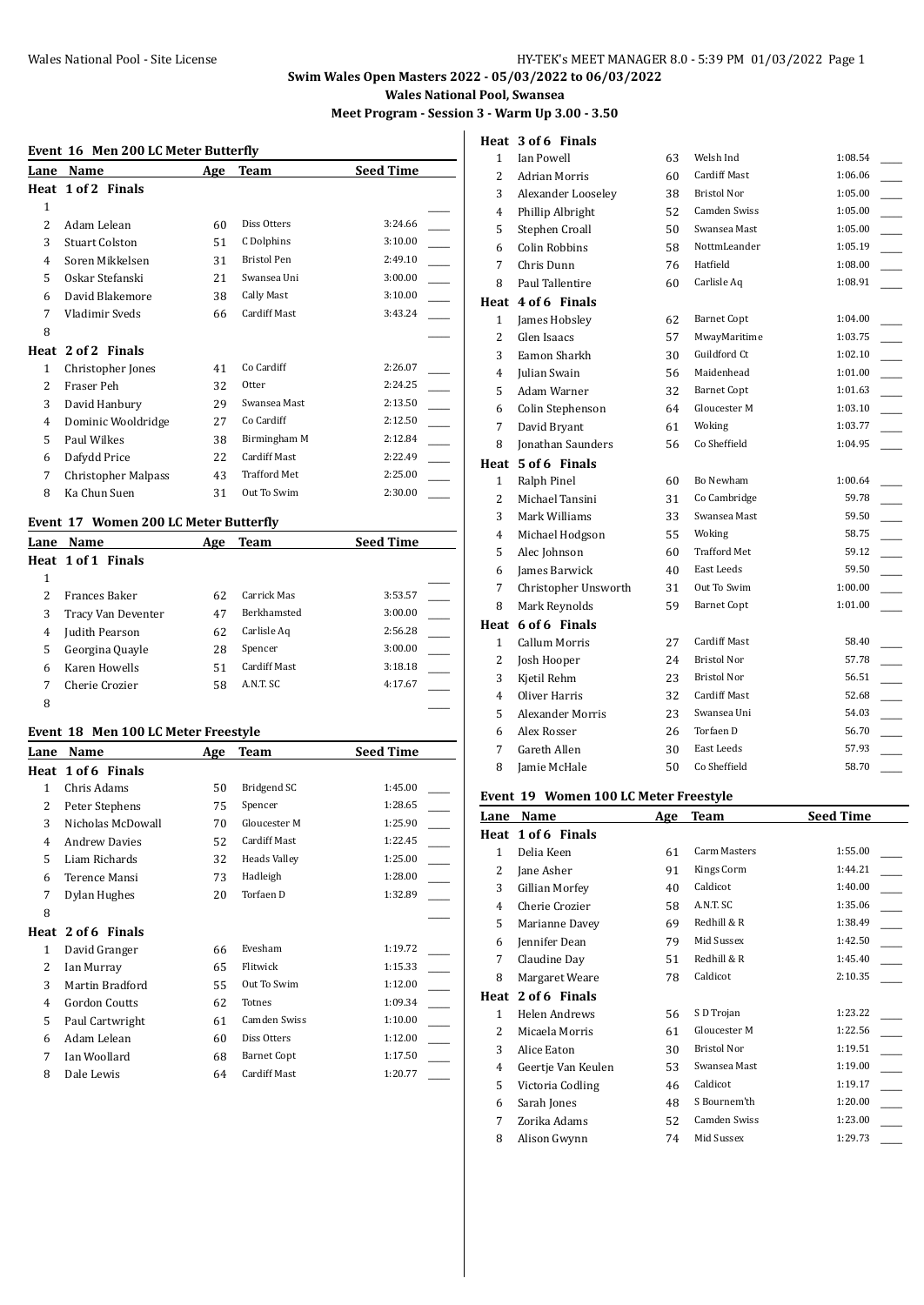# **Swim Wales Open Masters 2022 - 05/03/2022 to 06/03/2022**

**Wales National Pool, Swansea**

**Meet Program - Session 3 - Warm Up 3.00 - 3.50**

|                | Heat 3 Finals (#19 Women 100 LC Meter Freestyle) |    |                     |         |
|----------------|--------------------------------------------------|----|---------------------|---------|
| $\mathbf{1}$   | Suzanne Welham                                   | 58 | St Albans Ma        | 1:18.00 |
| $\overline{2}$ | Carrie Power                                     | 34 | <b>British Army</b> | 1:16.29 |
| 3              | Hannawell Storey                                 | 34 | Hinckley            | 1:15.75 |
| $\overline{4}$ | Arwen Teagle                                     | 21 | Merthyr Tydf        | 1:12.76 |
| 5              | Rhian Jones                                      | 22 | Cardiff Mast        | 1:13.19 |
| 6              | Heidi Gore                                       | 60 | <b>Cardiff Mast</b> | 1:16.09 |
| 7              | Jayne Stephenson                                 | 68 | Gloucester M        | 1:17.89 |
| 8              | Verity Dobbie                                    | 63 | Gates &whick        | 1:18.55 |
|                | Heat 4 of 6 Finals                               |    |                     |         |
| 1              | <b>Emily Whiting</b>                             | 25 | <b>Bristol Nor</b>  | 1:11.65 |
| $\overline{2}$ | Joanne Seymour                                   | 57 | Gloucester M        | 1:09.60 |
| 3              | Ceris Westlake                                   | 31 | Gloucester M        | 1:08.65 |
| $\overline{4}$ | Hannah Griffiths                                 | 28 | Swansea Mast        | 1:08.19 |
| 5              | Lisa Dawson                                      | 44 | <b>Barnet Copt</b>  | 1:08.25 |
| 6              | Jennie Clarke                                    | 37 | Woking              | 1:08.81 |
| 7              | <b>Joanna Collins</b>                            | 56 | Welshpool           | 1:11.59 |
| 8              | Jeanne Petit                                     | 52 | Leic Peng           | 1:11.99 |
|                | Heat 5 of 6 Finals                               |    |                     |         |
| $\mathbf{1}$   | Naomi Pollard                                    | 20 | Swansea Uni         | 1:08.09 |
| 2              | Ana Iglesias Romero                              | 34 | Co Cambridge        | 1:07.70 |
| 3              | Alice Reeves-Turner                              | 24 | Woking              | 1:07.60 |
| $\overline{4}$ | Sian Dallimore                                   | 36 | Carm Masters        | 1:07.00 |
| 5              | Sorcha Kennedy                                   | 46 | <b>Cardiff Mast</b> | 1:07.30 |
| 6              | Hannah Angell                                    | 32 | Woking              | 1:07.63 |
| 7              | Nicola Latty                                     | 51 | Holywell            | 1:07.77 |
| 8              | Megan Pardoe                                     | 33 | <b>Bristol Nor</b>  | 1:08.14 |
| Heat           | 6 of 6 Finals                                    |    |                     |         |
| 1              | Amelia Tucker                                    | 19 | Swansea Mast        | 1:05.59 |
| $\overline{2}$ | Emma Wills                                       | 43 | York City           | 1:02.50 |
| 3              | Danielle Stirrat                                 | 29 | Cardiff Mast        | 1:01.00 |
| 4              | Olivia De Maroussem                              | 28 | <b>Bristol Nor</b>  | 1:00.73 |
| 5              | Louisa Zolkiewski                                | 29 | Oxford Uni          | 1:00.94 |
| 6              | Michelle Ware                                    | 49 | Woking              | 1:02.21 |
| 7              | <b>Holly Booth</b>                               | 31 | <b>Trafford Met</b> | 1:03.50 |
| 8              | Elizabeth Bellinger                              | 44 | <b>Bishop Stort</b> | 1:07.00 |

#### **Event 20 Men 50 LC Meter Backstroke**

| Lane | Name                       | Age | Team                | <b>Seed Time</b> |
|------|----------------------------|-----|---------------------|------------------|
| Heat | 1 of 4 Finals              |     |                     |                  |
| 1    | Geoff Bishop               | 86  | Royal Navy          | 57.03            |
| 2    | Peter Stephens             | 75  | Spencer             | 54.01            |
| 3    | Sam Bradley                | 29  | Team Luton          | 40.62            |
| 4    | Mark Partridge             | 59  | <b>Stroud Mast</b>  | 38.00            |
| 5.   | Antony Corben              | 60  | S D Trojan          | 39.17            |
| 6    | Vladimir Sveds             | 66  | <b>Cardiff Mast</b> | 44.80            |
| 7    | Tim Pearce                 | 83  | Mid Sussex          | 55.00            |
| 8    | <b>Andrew Davies</b>       | 52  | <b>Cardiff Mast</b> | 1:01.00          |
| Heat | 2 of 4 Finals              |     |                     |                  |
| 1    | Ian Yates                  | 60  | Bridgend SC         | 37.00            |
| 2    | David Bryant               | 61  | Woking              | 35.99            |
| 3    | Rhodri Evans               | 27  | Cardiff Mast        | 35.00            |
| 4    | Apostolos Georgios Fournar | 44  | Welsh Ind           | 32.56            |
| 5    | Nathan Goodridge           | 23  | Dove Valley         | 34.00            |
| 6    | Rupert Hough               | 49  | Dove Valley         | 35.73            |
| 7    | Colin Robbins              | 58  | NottmLeander        | 36.51            |
| 8    | Paul Cartwright            | 61  | Camden Swiss        | 38.00            |
|      |                            |     |                     |                  |

# **Heat 3 of 4 Finals**

| 1    | Alec Johnson             | 60 | <b>Trafford Met</b> | 31.90 |
|------|--------------------------|----|---------------------|-------|
| 2    | <b>Courtney Mattocks</b> | 28 | Cardiff Mast        | 31.50 |
| 3    | Christopher Unsworth     | 31 | Out To Swim         | 31.00 |
| 4    | Oliver Newcombe          | 40 | Cardiff Mast        | 30.75 |
| 5    | Gareth Allen             | 30 | East Leeds          | 30.76 |
| 6    | Peter Dixon              | 54 | Bo Newham           | 31.00 |
| 7    | Louis Batten             | 22 | Atlantis            | 31.56 |
| 8    | Patrick Gore             | 54 | <b>Cardiff Mast</b> | 32.30 |
| Heat | 4 of 4 Finals            |    |                     |       |
| 1    | Christopher Malpass      | 43 | <b>Trafford Met</b> | 30.00 |
| 2    | Liam Herbert             | 29 | Birmingham M        | 29.22 |
| 3    | Patryk Poniatowski       | 32 | <b>Cardiff Mast</b> | 28.90 |
| 4    | Harry Turner             | 23 | Swansea Uni         | 24.22 |
| 5    | James Edmonds            | 36 | <b>Bristol Nor</b>  | 28.23 |
| 6    | Timon Chapman            | 20 | Co Norwich          | 29.08 |
| 7    | Steven Millican          | 37 | <b>Trafford Met</b> | 29.50 |
| 8    | Martin Schofield         | 23 | East Leeds          | 30.24 |

#### **Event 21 Women 50 LC Meter Backstroke**

| вvспl 21       | WOMEN JO LC METER DACKSU ONE |     |                     |                  |
|----------------|------------------------------|-----|---------------------|------------------|
| Lane           | Name                         | Age | Team                | <b>Seed Time</b> |
|                | Heat 1 of 6 Finals           |     |                     |                  |
| 1              |                              |     |                     |                  |
| 2              | Sally Lelean                 | 71  | Diss Otters         | 1:02.00          |
| 3              | Emma France                  | 54  | Guildford Ct        | 1:01.30          |
| 4              | Susan Flanigan               | 54  | Cardiff Mast        | 58.00            |
| 5              | Alison Varley                | 70  | <b>Cardiff Mast</b> | 59.00            |
| 6              | Jenny Ball                   | 84  | Io Wight Ma         | 1:01.59          |
| 7              | Grace Isaac                  | 90  | Spencer             | 1:20.00          |
| 8              |                              |     |                     |                  |
|                | Heat 2 of 6 Finals           |     |                     |                  |
| $\mathbf{1}$   | Melissa Spears               | 49  | <b>Barnet Copt</b>  | 54.00            |
| $\overline{c}$ | Elaine Blower                | 77  | <b>Barnet Copt</b>  | 52.00            |
| 3              | Alison Gwynn                 | 74  | Mid Sussex          | 48.89            |
| 4              | Micaela Morris               | 61  | Gloucester M        | 43.33            |
| 5              | Julia Buchanan               | 65  | Caldicot            | 46.50            |
| 6              | Marianne Davey               | 69  | Redhill & R         | 51.62            |
| 7              | Christina Victor             | 68  | Guildford Ct        | 53.19            |
| 8              | Muriel Hitchcock             | 84  | Spencer             | 58.00            |
| Heat           | 3 of 6 Finals                |     |                     |                  |
| $\mathbf{1}$   | Kathy Bidnall                | 67  | Mid Sussex          | 40.89            |
| 2              | Geertje Van Keulen           | 53  | Swansea Mast        | 40.00            |
| 3              | Lily McGowan                 | 21  | Caradon             | 39.00            |
| 4              | <b>Kelly Cooke</b>           | 46  | Team Luton          | 38.60            |
| 5              | Lynda Coggins                | 58  | Woking              | 38.62            |
| 6              | Alice Reeves-Turner          | 24  | Woking              | 39.16            |
| 7              | Ceri Rees                    | 44  | <b>Carm Masters</b> | 40.80            |
| 8              | Heidi Gore                   | 60  | Cardiff Mast        | 42.33            |
|                | Heat 4 of 6 Finals           |     |                     |                  |
| $\mathbf{1}$   | Megan Pardoe                 | 33  | <b>Bristol Nor</b>  | 37.91            |
| 2              | Ceris Westlake               | 31  | Gloucester M        | 37.00            |
| 3              | Chloe Lewis                  | 22  | <b>Bristol Nor</b>  | 37.00            |
| 4              | Lauren Flynn                 | 24  | <b>Heads Valley</b> | 36.39            |
| 5              | Lisa Dawson                  | 44  | <b>Barnet Copt</b>  | 36.70            |
| 6              | Elke Morgan                  | 23  | Exeter City         | 37.00            |
| 7              | Karen Mackenzie              | 49  | Team Luton          | 37.38            |
| 8              | Karen McBeath                | 60  | Forres              | 38.20            |
|                |                              |     |                     |                  |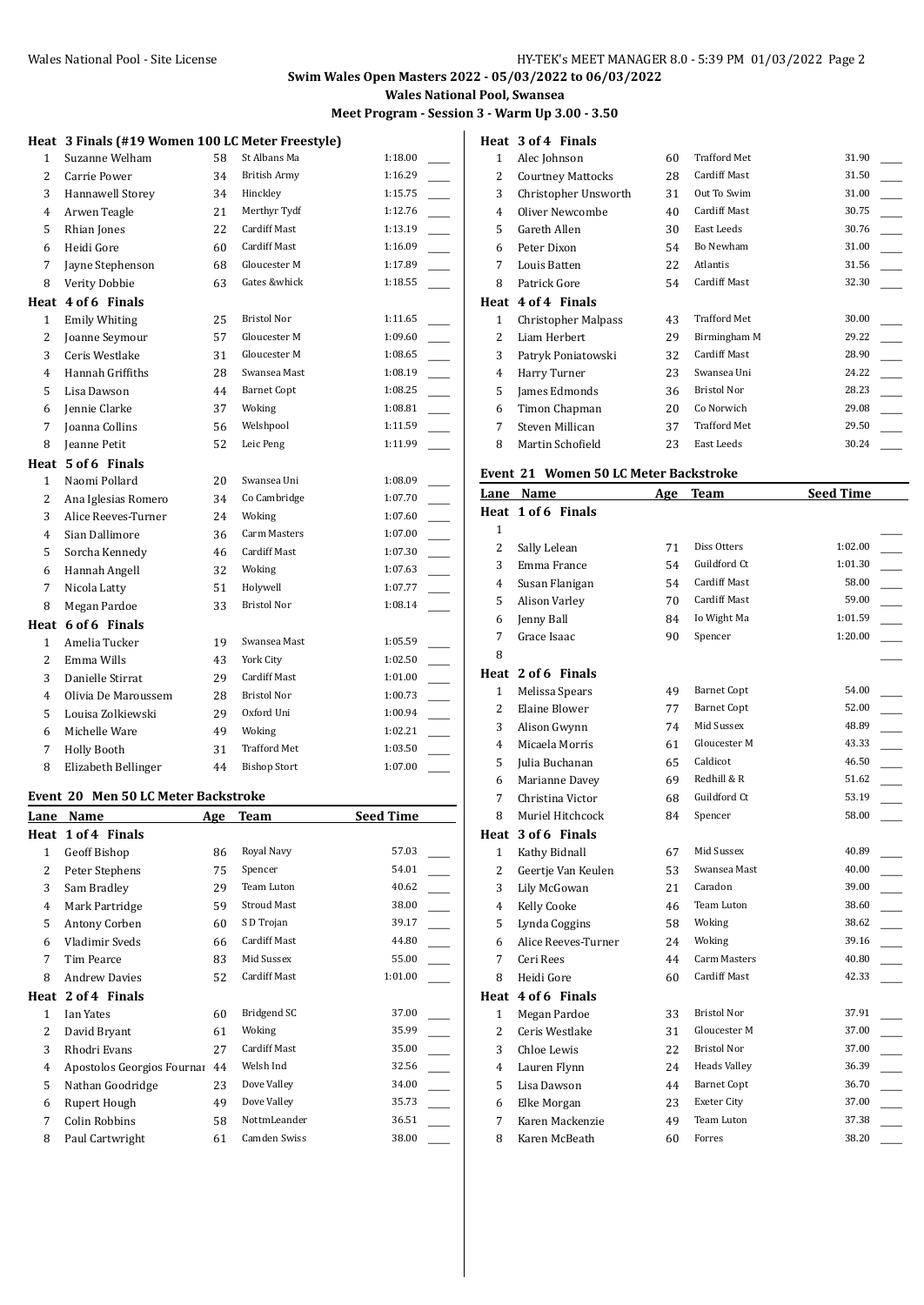#### **Swim Wales Open Masters 2022 - 05/03/2022 to 06/03/2022 Wales National Pool, Swansea Meet Program - Session 3 - Warm Up 3.00 - 3.50**

#### **Heat 5 Finals (#21 Women 50 LC Meter Backstroke)**

| 1    | Sophie Hutin      | 25 | S D Trojan          | 35.95 |  |
|------|-------------------|----|---------------------|-------|--|
| 2    | Melanie Thomas    | 28 | Cardiff Mast        | 35.67 |  |
| 3    | Gemma Spencer     | 20 | Woking              | 34.91 |  |
| 4    | Holly Booth       | 31 | <b>Trafford Met</b> | 34.22 |  |
| 5    | Georgina Quayle   | 28 | Spencer             | 34.80 |  |
| 6    | Megan McDonagh    | 29 | Otter               | 35.43 |  |
| 7    | Rebecca Reid      | 26 | <b>Bristol Nor</b>  | 35.84 |  |
| 8    | Jordan Holroyd    | 24 | Exeter City         | 36.15 |  |
| Heat | 6 of 6 Finals     |    |                     |       |  |
| 1    | Megan Hartery     | 24 | Gloucester M        | 34.00 |  |
| 2    | Jessica Sutton    | 25 | Hinckley            | 32.50 |  |
| 3    | Michelle Ware     | 49 | Woking              | 31.60 |  |
| 4    | Louisa Zolkiewski | 29 | Oxford Uni          | 31.18 |  |
| 5    |                   |    |                     |       |  |
|      | Danielle Stirrat  | 29 | <b>Cardiff Mast</b> | 31.50 |  |
| 6    | Chloe Parker-Mead | 21 | Hinckley            | 32.31 |  |
| 7    | Jo Corben         | 52 | S D Trojan          | 33.00 |  |

#### **Event 22 Mixed 1500 LC Meter Freestyle**

| Lane           | Name                   | Age | <b>Team</b>         | <b>Seed Time</b> |  |
|----------------|------------------------|-----|---------------------|------------------|--|
|                | Heat 1 of 4 Finals     |     |                     |                  |  |
| $\mathbf{1}$   | Margaret Weare         | W78 | Caldicot            | 38:41.03         |  |
| $\overline{2}$ | Donald Leatherbarrow   | M84 | Gloucester M        | 30:00.00         |  |
| 3              | David Grey             | M71 | Welsh Ind           | 28:30.00         |  |
| 4              | Stuart McLellan        | M73 | Hadleigh            | 26:30.00         |  |
| 5              | Sharon McLellan        | W64 | Hadleigh            | 27:30.00         |  |
| 6              | Rose Dudeney           | W75 | Mid Sussex          | 29:15.00         |  |
| 7              | Paul Clarke            | M80 | <b>Beaver Mast</b>  | 35:30.00         |  |
| 8              | Lorraine Crook         | W68 | Caldicot            | 39:00.00         |  |
|                | Heat 2 of 4 Finals     |     |                     |                  |  |
| 1              | Catherine Hartle       | W64 | Co Sheffield        | 24:45.00         |  |
| 2              | Jayne Stephenson       | W68 | Gloucester M        | 23:45.59         |  |
| 3              | Patrick Allen          | M60 | Guildford Ct        | 23:30.00         |  |
| $\overline{4}$ | Emma Harvey            | W41 | A.N.T. SC           | 22:30.00         |  |
| 5              | Maida Shivik           | W48 | <b>Camden Swiss</b> | 22:33.56         |  |
| 6              | David Granger          | M66 | Evesham             | 23:34.99         |  |
| 7              | Nick Minns             | M69 | St Felix Sch        | 24:26.28         |  |
| 8              | Peter Stephens         | M75 | Spencer             | 26:15.02         |  |
| Heat           | 3 of 4 Finals          |     |                     |                  |  |
| $\mathbf{1}$   | <b>Gordon Coutts</b>   | M62 | Totnes              | 22:20.00         |  |
| $\overline{2}$ | Alan Parkins           | M62 | Spencer             | 21:30.00         |  |
| 3              | Paul Hatton            | M53 | Caradon             | 20:30.03         |  |
| 4              | <b>Guy Armstrong</b>   | M40 | Kent Weald          | 20:01.79         |  |
| 5              | Ned Gill               | M42 | Swansea Mast        | 20:30.00         |  |
| 6              | Simon Berrey           | M51 | Spencer             | 21:14.88         |  |
| 7              | Dymphna Morris         | W61 | Aer Lingus          | 22:00.00         |  |
| 8              | <b>Beverley Bourne</b> | W54 | <b>Barnet Copt</b>  | 22:23.57         |  |
|                | Heat 4 of 4 Finals     |     |                     |                  |  |
| $\mathbf{1}$   | Mark Jones             | M62 | Warrington M        | 19:53.34         |  |
| 2              | Jessica Wooddisse      | W47 | <b>Stroud Mast</b>  | 19:07.74         |  |
| 3              | Deryn Cressey-Rodgers  | W19 | Oxford Uni          | 18:52.59         |  |
| 4              | Hannah Munday          | W31 | Swansea Mast        | 18:15.68         |  |
| 5              | Ceri Edwards           | W44 | Portsmouth N        | 18:25.84         |  |
| 6              | William Munday         | M26 | Swansea Mast        | 19:00.00         |  |
| 7              | Stephanie McNally      | W33 | <b>Bristol Nor</b>  | 19:25.90         |  |
| 8              | Boyd Freeman           | M60 | Aer Lingus          | 20:00.00         |  |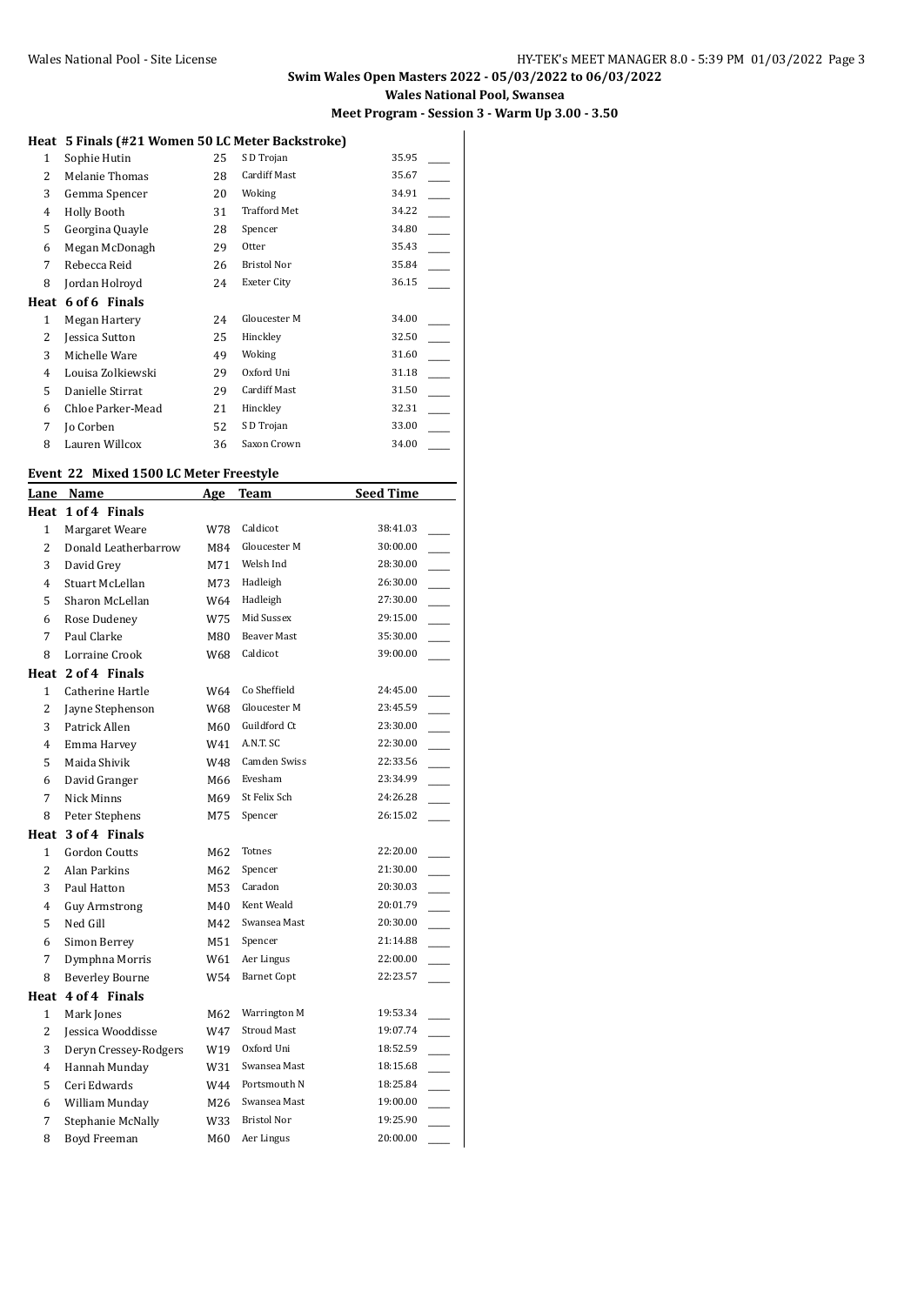# **Swim Wales Open Masters 2022 - 05/03/2022 to 06/03/2022**

**Wales National Pool, Swansea**

# **Meet Program - Session 4 - Warm Up 08:00 - 08:50**

#### **Event 23 Men 400 LC Meter IM**

| Lane | Name                       | Age | Team                | <b>Seed Time</b> |
|------|----------------------------|-----|---------------------|------------------|
| Heat | 1 of 2 Finals              |     |                     |                  |
| 1    | Vladimir Sveds             | 66  | Cardiff Mast        | 7:24.00          |
| 2    | <b>Trevor Clark</b>        | 68  | Kenilworth M        | 6:27.84          |
| 3    | Soren Mikkelsen            | 31  | <b>Bristol Pen</b>  | 6:12.56          |
| 4    | Dale Barker                | 60  | Team Anglia         | 6:10.00          |
| 5    | David Blakemore            | 38  | Cally Mast          | 6:11.45          |
| 6    | Mark Jones                 | 62  | Warrington M        | 6:15.30          |
| 7    | Chris Dunn                 | 76  | Hatfield            | 7:10.00          |
| 8    | Michael Battersby          | 64  | <b>Cardiff Mast</b> | 7:34.00          |
| Heat | 2 of 2 Finals              |     |                     |                  |
| 1    | Jonathan Hopkins           | 62  | Cardiff Mast        | 5:58.50          |
| 2    | Colin Ovington             | 53  | Gates &whick        | 5:28.13          |
| 3    | Timon Chapman              | 20  | Co Norwich          | 5:07.63          |
| 4    | Ross Hosking               | 26  | Cardiff Mast        | 5:00.00          |
| 5    | David Hanbury              | 29  | Swansea Mast        | 5:00.00          |
| 6    | <b>Christopher Malpass</b> | 43  | <b>Trafford Met</b> | 5:20.00          |
| 7    | David Bryant               | 61  | Woking              | 5:38.28          |
| 8    | <b>Stuart Colston</b>      | 51  | C Dolphins          | 6:10.00          |
|      |                            |     |                     |                  |

#### **Event 24 Women 400 LC Meter IM**

| Lane | Name               | Age | <b>Team</b>         | <b>Seed Time</b> |
|------|--------------------|-----|---------------------|------------------|
|      | Heat 1 of 2 Finals |     |                     |                  |
| 1    |                    |     |                     |                  |
| 2    | Lorraine Crook     | 68  | Caldicot            | 10:00.30         |
| 3    | Alison Chatterjea  | 60  | Bude                | 7:15.50          |
| 4    | Wendy Figures      | 57  | Co Sheffield        | 7:00.00          |
| 5    | Frances Baker      | 62  | Carrick Mas         | 7:02.88          |
| 6    | Christina Victor   | 68  | Guildford Ct        | 7:44.22          |
| 7    |                    |     |                     |                  |
| 8    |                    |     |                     |                  |
| Heat | 2 of 2 Finals      |     |                     |                  |
| 1    | Karen Howells      | 51  | <b>Cardiff Mast</b> | 6:40.00          |
| 2    | Judith Pearson     | 62  | Carlisle Aq         | 6:18.00          |
| 3    | Jo Corben          | 52  | S D Trojan          | 5:55.00          |
| 4    | Georgina Quayle    | 28  | Spencer             | 5:45.00          |
| 5    | Nicola Latty       | 51  | Holywell            | 5:53.58          |
| 6    | Tracy Van Deventer | 47  | Berkhamsted         | 6:00.00          |
| 7    | Rebecca O'Brien    | 33  | Wycombe Dist        | 6:30.00          |
| 8    | Beverley Bourne    | 54  | <b>Barnet Copt</b>  | 6:49.93          |

#### **Event 25 Men 200 LC Meter Freestyle**

| Lane | Name               | Age | Team      | <b>Seed Time</b> |  |
|------|--------------------|-----|-----------|------------------|--|
|      | Heat 1 of 7 Finals |     |           |                  |  |
| 1    |                    |     |           |                  |  |
| 2    |                    |     |           |                  |  |
| 3    | Dylan Hughes       | 20  | Torfaen D | 3:41.18          |  |
| 4    | Peter Stephens     | 75  | Spencer   | 3:11.07          |  |
| 5.   | Terence Mansi      | 73  | Hadleigh  | 3:15.00          |  |
| 6    |                    |     |           |                  |  |
| 7    |                    |     |           |                  |  |
| 8    |                    |     |           |                  |  |
|      |                    |     |           |                  |  |

# **Heat 2 of 7 Finals**

| 1            |                      |    |                     |         |
|--------------|----------------------|----|---------------------|---------|
| 2            | Stevan Eggleton      | 62 | Camphill Ed         | 2:59.99 |
| 3            | Nick Minns           | 69 | St Felix Sch        | 2:53.03 |
| 4            | Dale Lewis           | 64 | <b>Cardiff Mast</b> | 2:50.00 |
| 5            | David Granger        | 66 | Evesham             | 2:50.09 |
| 6            | <b>Andrew Davies</b> | 52 | <b>Cardiff Mast</b> | 2:55.00 |
| 7            | Patrick Allen        | 60 | Guildford Ct        | 3:00.00 |
| 8            |                      |    |                     |         |
|              | Heat 3 of 7 Finals   |    |                     |         |
| $\mathbf{1}$ | Martin Bradford      | 55 | Out To Swim         | 2:45.00 |
| 2            | Barnaby Rudd         | 44 | Guildford Ct        | 2:44.00 |
| 3            | Sam Bradley          | 29 | Team Luton          | 2:40.59 |
| 4            | Ian Powell           | 63 | Welsh Ind           | 2:35.71 |
| 5            | Antony Corben        | 60 | S D Trojan          | 2:37.33 |
| 6            | Martin Butler        | 49 | C Dolphins          | 2:42.34 |
| 7            | Ian Murray           | 65 | Flitwick            | 2:45.00 |
| 8            | Andrew Warby         | 60 | Carm Masters        | 2:46.00 |
|              | Heat 4 of 7 Finals   |    |                     |         |
| $\mathbf{1}$ | Dale Barker          | 60 | Team Anglia         | 2:35.00 |
| 2            | Andrew Mason         | 30 | Cardiff Mast        | 2:30.00 |
| 3            | Paul Tallentire      | 60 | Carlisle Aq         | 2:29.61 |
| 4            | Stephen Croall       | 50 | Swansea Mast        | 2:28.00 |
| 5            | Colin Robbins        | 58 | NottmLeander        | 2:28.88 |
| 6            | Boyd Freeman         | 60 | Aer Lingus          | 2:30.00 |
| 7            | <b>Gordon Coutts</b> | 62 | Totnes              | 2:31.00 |
| 8            | Chris Dunn           | 76 | Hatfield            | 2:35.00 |
|              | Heat 5 of 7 Finals   |    |                     |         |
| 1            | Alexander Looseley   | 38 | Bristol Nor         | 2:25.72 |
| 2            | <b>Adrian Morris</b> | 60 | <b>Cardiff Mast</b> | 2:25.00 |
| 3            | Colin Stephenson     | 64 | Gloucester M        | 2:23.83 |
| 4            | Jonathan Saunders    | 56 | Co Sheffield        | 2:20.00 |
| 5            | Paul Hatton          | 53 | Caradon             | 2:20.39 |
| 6            | Jerry O'Riordan      | 48 | Woking              | 2:24.43 |
| 7            | Glen Isaacs          | 57 | MwayMaritime        | 2:25.30 |
| 8            | Mark Jones           | 62 | Warrington M        | 2:26.25 |
|              | Heat 6 of 7 Finals   |    |                     |         |
| $\mathbf{1}$ | James Barwick        | 40 | East Leeds          | 2:16.00 |
| 2            | Mark Reynolds        | 59 | <b>Barnet Copt</b>  | 2:15.00 |
| 3            | Sean McQuaid         | 54 | <b>Barnet Copt</b>  | 2:13.00 |
| 4            | Jamie McHale         | 50 | Co Sheffield        | 2:11.79 |
| 5            | <b>Callum Morris</b> | 27 | Cardiff Mast        | 2:12.14 |
| 6            | Ralph Pinel          | 60 | Bo Newham           | 2:14.17 |
| 7            | Matthew Dickinson    | 26 | Swansea Mast        | 2:15.00 |
| 8            | Phillip Albright     | 52 | Camden Swiss        | 2:18.00 |
| Heat         | 7 of 7 Finals        |    |                     |         |
| $\mathbf{1}$ | Adam Warner          | 32 | <b>Barnet Copt</b>  | 2:10.10 |
| 2            | Fraser Peh           | 32 | Otter               | 2:07.99 |
| 3            | Kyan Wastnage        | 27 | Swansea Mast        | 2:07.65 |
| 4            | David Hanbury        | 29 | Swansea Mast        | 2:02.00 |
| 5            | Ross Hosking         | 26 | Cardiff Mast        | 2:05.00 |
| 6            | Michael Tansini      | 31 | Co Cambridge        | 2:07.67 |
| 7            | Nathan Goodridge     | 23 | Dove Valley         | 2:10.00 |
| 8            | Colin Ovington       | 53 | Gates &whick        | 2:11.52 |
|              |                      |    |                     |         |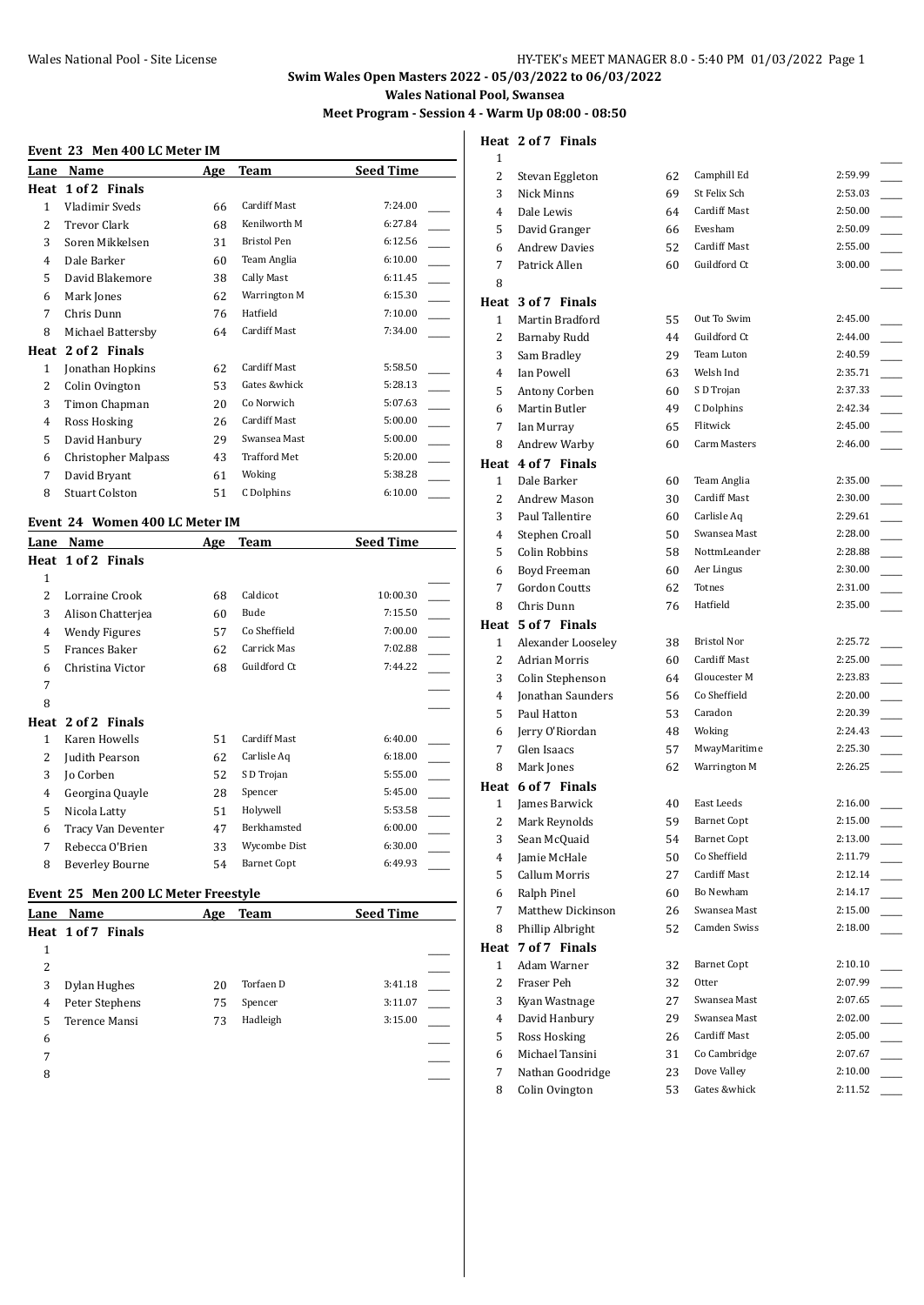# **Swim Wales Open Masters 2022 - 05/03/2022 to 06/03/2022**

**Wales National Pool, Swansea**

**Meet Program - Session 4 - Warm Up 08:00 - 08:50**

#### **Event 26 Women 200 LC Meter Freestyle**

|                | women 200 no meter rreesty re |          |                    | <b>Seed Time</b> |  |
|----------------|-------------------------------|----------|--------------------|------------------|--|
|                | Lane Name                     | Age      | <b>Team</b>        |                  |  |
| $\mathbf{1}$   | Heat 1 of 7 Finals            |          |                    |                  |  |
| 2              |                               |          |                    |                  |  |
|                |                               |          | Arfon              | 6:50.00          |  |
| 3              | Helen Hughes                  | 80<br>79 | Spencer            | 4:13.17          |  |
| 4              | Susan Lauder                  |          |                    | 4:17.38          |  |
| 5              | Jenny Ball                    | 84       | Io Wight Ma        |                  |  |
| 6              |                               |          |                    |                  |  |
| 7              |                               |          |                    |                  |  |
| 8              |                               |          |                    |                  |  |
|                | Heat 2 of 7 Finals            |          |                    |                  |  |
| 1              |                               |          |                    |                  |  |
| 2              | Jennifer Dean                 | 79       | Mid Sussex         | 4:05.20          |  |
| 3              | Denise Cuer                   | 54       | Caldicot           | 3:35.00          |  |
| 4              | Alison Gwynn                  | 74       | Mid Sussex         | 3:25.01          |  |
| 5              | Susan Flanigan                | 54       | Cardiff Mast       | 3:30.88          |  |
| 6              | Jane Asher                    | 91       | Kings Corm         | 3:52.93          |  |
| 7              | Alison Varley                 | 70       | Cardiff Mast       | 4:10.00          |  |
| 8              |                               |          |                    |                  |  |
|                | Heat 3 of 7 Finals            |          |                    |                  |  |
| $\mathbf{1}$   | Claudine Day                  | 51       | Redhill & R        | 3:19.81          |  |
| 2              | Catherine Hartle              | 64       | Co Sheffield       | 3:10.00          |  |
| 3              | Catherine Beckett             | 66       | Winchester         | 3:05.00          |  |
| 4              | Alycia Clarke                 | 21       | Hinckley           | 2:58.97          |  |
| 5              | Melissa Spears                | 49       | <b>Barnet Copt</b> | 3:01.00          |  |
| 6              | Anne Raymond                  | 59       | Croydon Amph       | 3:10.00          |  |
| 7              | Emma France                   | 54       | Guildford Ct       | 3:19.70          |  |
| 8              | Cherie Crozier                | 58       | A.N.T. SC          | 3:22.17          |  |
|                | Heat 4 of 7 Finals            |          |                    |                  |  |
| $\mathbf{1}$   | Zorika Adams                  | 52       | Camden Swiss       | 2:58.00          |  |
| 2              | Sarah Jones                   | 48       | S Bournem'th       | 2:55.00          |  |
| 3              | Ceri Thomas                   | 57       | Bridgend SC        | 2:53.50          |  |
| 4              | Suzanne Maidment              | 56       | Spencer            | 2:51.46          |  |
| 5              | Jayne Stephenson              | 68       | Gloucester M       | 2:53.31          |  |
| 6              | Alice Eaton                   | 30       | Bristol Nor        | 2:54.30          |  |
| 7              | Verity Dobbie                 | 63       | Gates &whick       | 2:55.35          |  |
| 8              | Hannah Ueckermann             | 59       | Witham Dolph       | 2:58.40          |  |
|                | Heat 5 of 7 Finals            |          |                    |                  |  |
| $\mathbf{1}$   | Helen Harris                  | 56       | Larkfield          | 2:48.41          |  |
| 2              | Heidi Gore                    | 60       | Cardiff Mast       | 2:45.74          |  |
| 3              | Maida Shivik                  | 48       | Camden Swiss       | 2:45.00          |  |
| 4              | Dymphna Morris                | 61       | Aer Lingus         | 2:42.00          |  |
| 5              | Frances Lynn                  | 31       | Cardiff Mast       | 2:42.06          |  |
| 6              | Suzanne Welham                | 58       | St Albans Ma       | 2:45.00          |  |
| 7              | Carrie Power                  | 34       | British Army       | 2:46.89          |  |
| 8              | Amanda Heath                  | 65       | Spencer            | 2:49.50          |  |
| Heat           | 6 of 7 Finals                 |          |                    |                  |  |
| 1              | Kelly Cooke                   | 46       | Team Luton         | 2:37.50          |  |
| 2              | Tracy Van Deventer            | 47       | Berkhamsted        | 2:34.00          |  |
| 3              | Danielle Ryan                 | 37       | MwayMaritime       | 2:30.01          |  |
| $\overline{4}$ | Gemma Owen                    | 22       | <b>Bristol Nor</b> | 2:27.10          |  |
| 5              | Naomi Pollard                 | 20       | Swansea Uni        | 2:27.91          |  |
| 6              | Rebecca O'Brien               | 33       | Wycombe Dist       | 2:30.02          |  |
| 7              | Sorcha Kennedy                | 46       | Cardiff Mast       | 2:35.00          |  |
| 8              | Emma Harvey                   | 41       | A.N.T. SC          | 2:37.86          |  |
|                |                               |          |                    |                  |  |

#### **Heat 7 of 7 Finals**

|   | Stephanie McNally     | 33 | <b>Bristol Nor</b> | 2:22.22 |
|---|-----------------------|----|--------------------|---------|
|   | Georgina Quayle       | 28 | Spencer            | 2:19.60 |
|   | Lauren Willcox        | 36 | Saxon Crown        | 2:15.00 |
| 4 | Katie Walker-Stabeler | 33 | Birmingham M       | 2:14.50 |
| 5 | Olivia De Maroussem   | 28 | <b>Bristol Nor</b> | 2:15.00 |
| 6 | Ceri Edwards          | 44 | Portsmouth N       | 2:17.11 |
|   | Hannah Angell         | 32 | Woking             | 2:21.00 |
|   | Lois Davies           | 19 | Co Cardiff         | 2:22.41 |

#### **Event 27 Men 100 LC Meter Backstroke**

| Lane           | Name                                             | Age | <b>Team</b>         | <b>Seed Time</b> |
|----------------|--------------------------------------------------|-----|---------------------|------------------|
| Heat           | 1 of 3 Finals                                    |     |                     |                  |
| $\mathbf{1}$   | Paul Clarke                                      | 80  | <b>Beaver Mast</b>  | 2:05.00          |
| $\overline{c}$ | <b>Godfrey Admans</b>                            | 68  | Spencer             | 1:31.33          |
| 3              | Chris Dunn                                       | 76  | Hatfield            | 1:30.00          |
| 4              | Antony Corben                                    | 60  | S D Trojan          | 1:25.40          |
| 5              | Sam Bradley                                      | 29  | Team Luton          | 1:26.23          |
| 6              | Adam Lelean                                      | 60  | Diss Otters         | 1:31.08          |
| 7              | Nick Minns                                       | 69  | St Felix Sch        | 1:37.11          |
| 8              |                                                  |     |                     |                  |
|                | Heat 2 of 3 Finals                               |     |                     |                  |
| $\mathbf{1}$   | Paul Cartwright                                  | 61  | Camden Swiss        | 1:22.00          |
| 2              | <b>Trevor Clark</b>                              | 68  | Kenilworth M        | 1:18.93          |
| 3              | Adam Warner                                      | 32  | <b>Barnet Copt</b>  | 1:12.76          |
| 4              | Peter Dixon                                      | 54  | Bo Newham           | 1:10.52          |
| 5              | Patrick Gore                                     | 54  | <b>Cardiff Mast</b> | 1:11.39          |
| 6              | <b>Ian Yates</b>                                 | 60  | <b>Bridgend SC</b>  | 1:18.00          |
| 7              | Rupert Hough                                     | 49  | Dove Valley         | 1:20.39          |
| 8              | Mark Jones                                       | 62  | Warrington M        | 1:23.53          |
| Heat           | 3 of 3 Finals                                    |     |                     |                  |
| $\mathbf{1}$   | Alec Johnson                                     | 60  | <b>Trafford Met</b> | 1:09.56          |
| $\overline{2}$ | Martin Schofield                                 | 23  | East Leeds          | 1:08.00          |
| 3              | Timon Chapman                                    | 20  | Co Norwich          | 1:02.37          |
| $\overline{4}$ | James Edmonds                                    | 36  | <b>Bristol Nor</b>  | 1:01.43          |
| 5              | Liam Herbert                                     | 29  | Birmingham M        | 1:01.90          |
| 6              | Steven Millican                                  | 37  | <b>Trafford Met</b> | 1:05.00          |
| 7              | Michael Hodgson                                  | 55  | Woking              | 1:09.00          |
| 8              | Louis Batten                                     | 22  | Atlantis            | 1:10.05          |
|                | Event 28 Women 100 LC Meter Backstroke           |     |                     |                  |
| Lane           | Name                                             | Age | Team                | <b>Seed Time</b> |
|                | $\mathbf{u}_{\alpha\alpha}$ + 1 of $\ell$ Finale |     |                     |                  |

| Lane | Name                | Age | <b>Team</b>         | <b>Seed Time</b> |
|------|---------------------|-----|---------------------|------------------|
|      | Heat 1 of 4 Finals  |     |                     |                  |
| 1    | Jenny Ball          | 84  | Io Wight Ma         | 2:17.07          |
| 2    | Emma France         | 54  | Guildford Ct        | 2:05.00          |
| 3    | Rose Dudeney        | 75  | Mid Sussex          | 2:00.00          |
| 4    | Elaine Harrison     | 59  | <b>Cardiff Mast</b> | 1:50.47          |
| 5    | Marianne Davey      | 69  | Redhill & R         | 1:52.00          |
| 6    | Elaine Blower       | 77  | <b>Barnet Copt</b>  | 2:05.00          |
| 7    | Sally Lelean        | 71  | Diss Otters         | 2:09.30          |
| 8    | Grace Isaac         | 90  | Spencer             | 3:10.00          |
| Heat | 2 of 4 Finals       |     |                     |                  |
| 1    | Julia Buchanan      | 65  | Caldicot            | 1:45.00          |
| 2    | Heidi Gore          | 60  | <b>Cardiff Mast</b> | 1:31.08          |
| 3    | Ceri Rees           | 44  | Carm Masters        | 1:28.65          |
| 4    | Karen McBeath       | 60  | Forres              | 1:25.65          |
| 5    | Alice Reeves-Turner | 24  | Woking              | 1:26.48          |
| 6    | Kathy Bidnall       | 67  | Mid Sussex          | 1:28.80          |
| 7    | Micaela Morris      | 61  | Gloucester M        | 1:33.80          |
| 8    | Anne Raymond        | 59  | Croydon Amph        | 1:50.00          |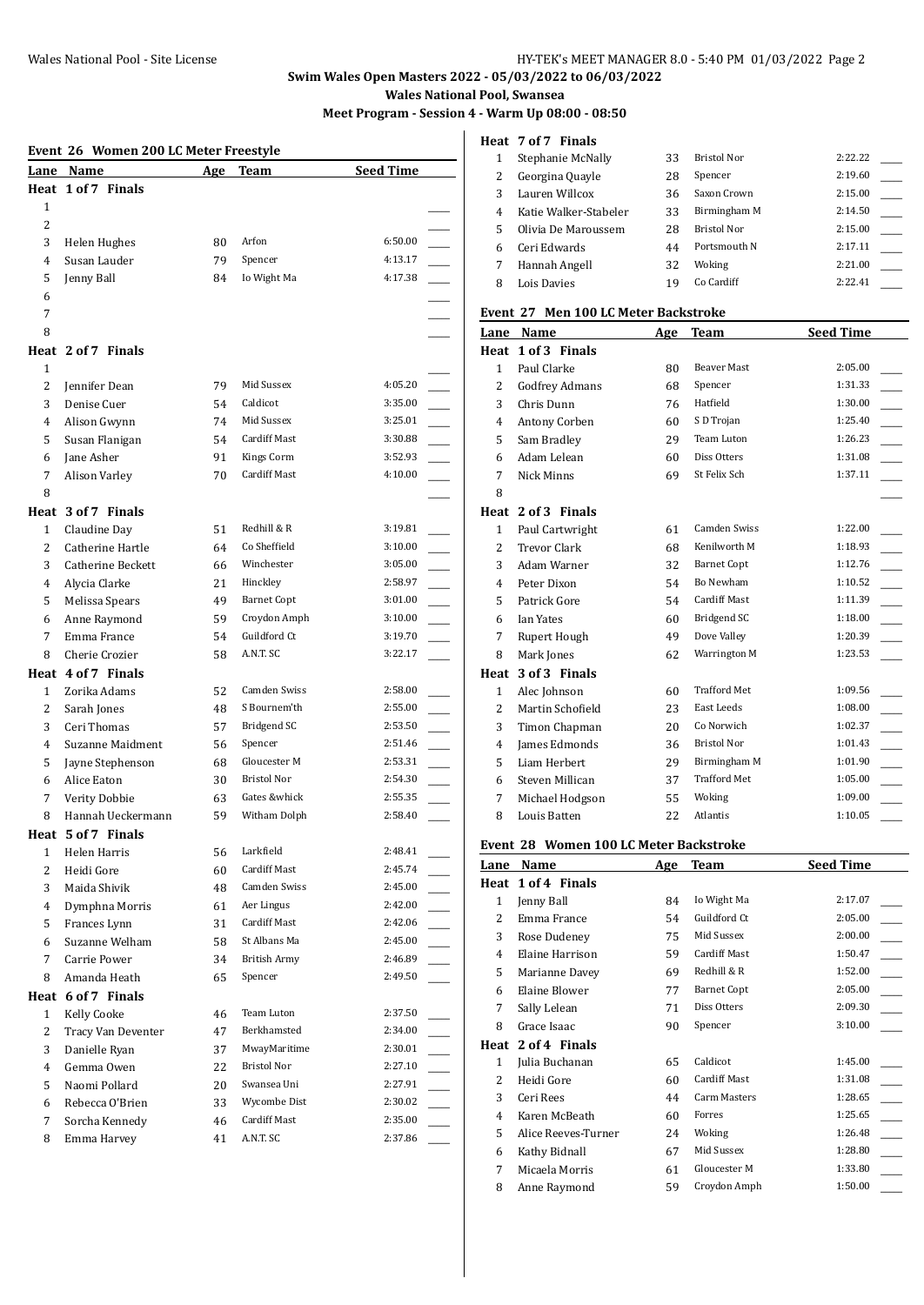#### **Swim Wales Open Masters 2022 - 05/03/2022 to 06/03/2022 Wales National Pool, Swansea Meet Program - Session 4 - Warm Up 08:00 - 08:50**

#### **Heat 3 Finals (#28 Women 100 LC Meter Backstroke)**

|              |                   |    | <u>omon 200 20110001 Bachon one j</u> |         |
|--------------|-------------------|----|---------------------------------------|---------|
| $\mathbf{1}$ | Frances Lynn      | 31 | Cardiff Mast                          | 1:20.00 |
| 2            | Jennie Clarke     | 37 | Woking                                | 1:18.79 |
| 3            | Rebecca Reid      | 26 | <b>Bristol Nor</b>                    | 1:17.31 |
| 4            | Georgina Quayle   | 28 | Spencer                               | 1:16.57 |
| 5            | Gemma Spencer     | 20 | Woking                                | 1:17.17 |
| 6            | Melanie Thomas    | 28 | Cardiff Mast                          | 1:17.80 |
| 7            | Lisa Dawson       | 44 | <b>Barnet Copt</b>                    | 1:18.85 |
| 8            | Lynda Coggins     | 58 | Woking                                | 1:21.95 |
| Heat         | 4 of 4 Finals     |    |                                       |         |
| 1            | Chloe Parker-Mead | 21 | Hinckley                              | 1:11.93 |
| 2            | Michelle Ware     | 49 | Woking                                | 1:10.10 |
| 3            | Jo Corben         | 52 | S D Trojan                            | 1:09.00 |
| 4            | Louisa Zolkiewski | 29 | Oxford Uni                            | 1:07.43 |
| 5            | Danielle Stirrat  | 29 | <b>Cardiff Mast</b>                   | 1:08.00 |
| 6            | Jessica Sutton    | 25 | Hinckley                              | 1:09.90 |
| 7            |                   |    | York City                             | 1:11.50 |
|              | Emma Wills        | 43 |                                       |         |

#### **Event 29 Men 200 LC Meter Freestyle Relay**

| Lane | Team                |        | Relay | <b>Seed Time</b> |  |
|------|---------------------|--------|-------|------------------|--|
|      | Heat 1 of 1 Finals  |        |       |                  |  |
| 1    |                     |        |       |                  |  |
| 2    |                     |        |       |                  |  |
| 3    | <b>Cardiff Mast</b> | M120 A |       | NT               |  |
| 4    | Swansea Mast        | M120   | A     | <b>NT</b>        |  |
| 5    | C Dolphins          | M120 A |       | <b>NT</b>        |  |
| 6    | Swansea Mast        | M120   | B     | <b>NT</b>        |  |
| 7    |                     |        |       |                  |  |
| 8    |                     |        |       |                  |  |
|      |                     |        |       |                  |  |

# **Event 30 Women 200 LC Meter Freestyle Relay**

| Lane | Team                |        | Relay | <b>Seed Time</b> |  |
|------|---------------------|--------|-------|------------------|--|
|      | Heat 1 of 1 Finals  |        |       |                  |  |
| 1    | <b>Cardiff Mast</b> | W120 B |       | NT               |  |
| 2    | Caldicot            | W120 A |       | NT               |  |
| 3    | Swansea Mast        | W120 A |       | NT               |  |
| 4    | Hinckley            | W120 A |       | NT               |  |
| 5    | Spencer             | W120 A |       | NT               |  |
| 6    | <b>Cardiff Mast</b> | W120 A |       | NT               |  |
| 7    | <b>Bristol Nor</b>  | W120 A |       | NT               |  |
| 8    |                     |        |       |                  |  |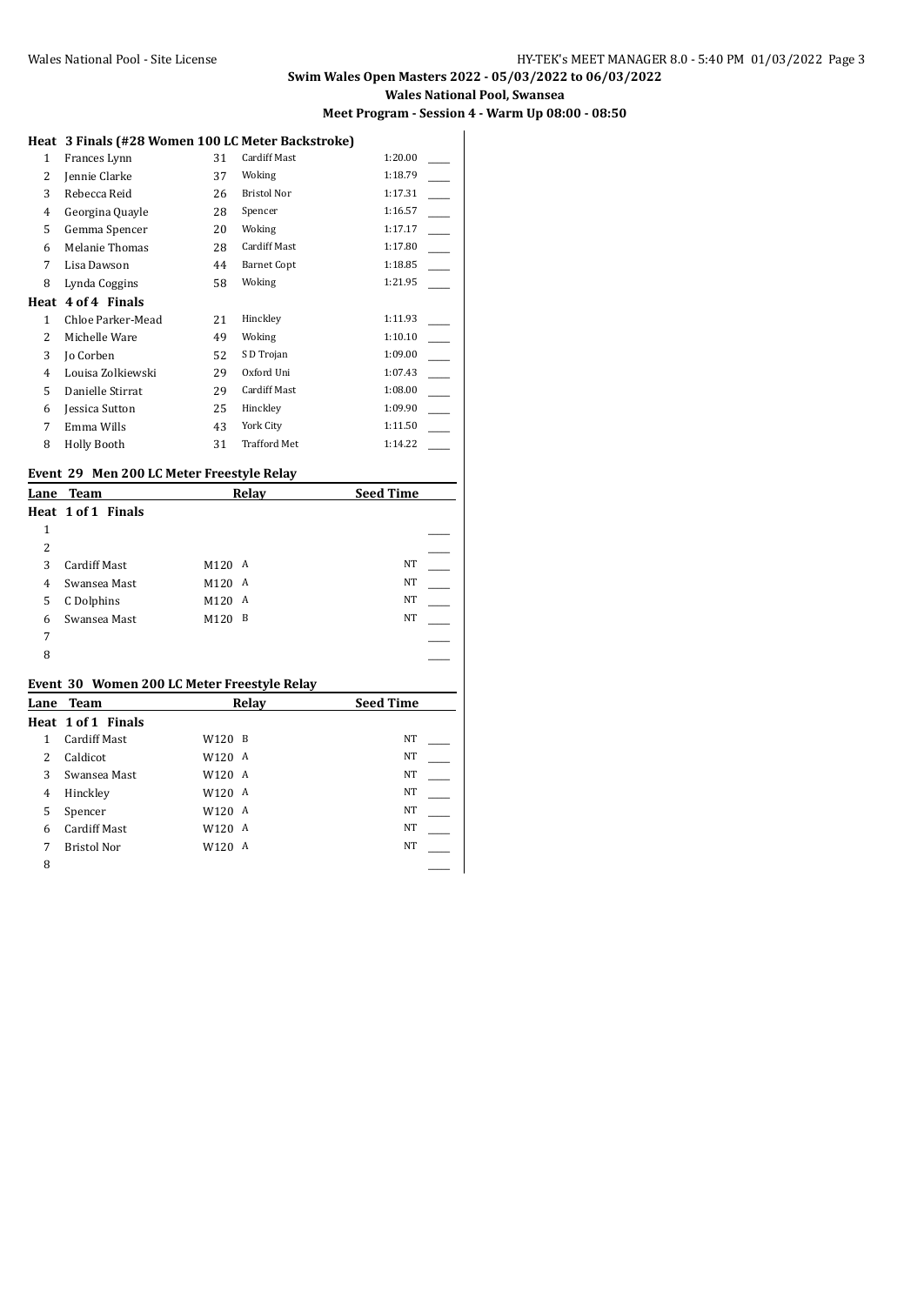# **Swim Wales Open Masters 2022 - 05/03/2022 to 06/03/2022 Wales National Pool, Swansea**

**Meet Program - Session 5 - Warm Up 11.30 - 12.20**

#### **Event 31 Men 200 LC Meter Breaststroke**

| Lane           | Name                      | Age | Team               | <b>Seed Time</b>          |
|----------------|---------------------------|-----|--------------------|---------------------------|
| Heat           | 1 of 3 Finals             |     |                    |                           |
| $\mathbf{1}$   | Paul Clarke               | 80  | <b>Beaver Mast</b> | 4:48.00                   |
| 2              | Stuart McLellan           | 73  | Hadleigh           | 3:58.00                   |
| 3              | Michael Battersby         | 64  | Cardiff Mast       | 3:40.00                   |
| $\overline{4}$ | David Blakemore           | 38  | Cally Mast         | 3:22.80                   |
| 5              | Christopher Hanmer        | 43  | Chirk              | 3:33.05<br>$\overline{a}$ |
| 6              | Stevan Eggleton           | 62  | Camphill Ed        | 3:45.00                   |
| 7              | Dudley Lloyd-Evans        | 80  | Poole              | 4:30.00                   |
| 8              |                           |     |                    |                           |
| Heat           | 2 of 3 Finals             |     |                    |                           |
| $\mathbf{1}$   | Mark Jones                | 62  | Warrington M       | 3:12.35                   |
| 2              | Martin Butler             | 49  | C Dolphins         | 3:05.00                   |
| 3              | <b>Christopher Street</b> | 33  | <b>Bristol Nor</b> | 2:59.00                   |
| 4              | David Bryant              | 61  | Woking             | 2:54.61                   |
| 5              | Soren Mikkelsen           | 31  | <b>Bristol Pen</b> | 2:58.02                   |
| 6              | James Hobsley             | 62  | <b>Barnet Copt</b> | 3:00.03                   |
| 7              | <b>Thomas Morrow</b>      | 66  | Gloucester M       | 3:11.80                   |
| 8              | Ian Yates                 | 60  | Bridgend SC        | 3:16.00                   |
| Heat           | 3 of 3 Finals             |     |                    |                           |
| $\mathbf{1}$   | <b>Martin Potts</b>       | 28  | Co Cambridge       | 2:51.36                   |
| $\overline{c}$ | Timon Chapman             | 20  | Co Norwich         | 2:46.80                   |
| 3              | <b>Geoff Boddie</b>       | 49  | Aer Lingus         | 2:44.93                   |
| 4              | Christopher Jones         | 41  | Co Cardiff         | 2:17.23                   |
| 5              | Rhys Chiles               | 23  | Hinckley           | 2:38.34                   |
| 6              | Jonathan Leech            | 46  | Co Sheffield       | 2:45.00                   |
| 7              | David Milburn             | 60  | Newbury            | 2:48.59                   |
| 8              | Kyle Job                  | 24  | Penyrheol          | 2:51.37                   |

#### **Event 32 Women 200 LC Meter Breaststroke**

| Lane           | Name                 | Age | <b>Team</b>         | <b>Seed Time</b> |
|----------------|----------------------|-----|---------------------|------------------|
| Heat           | 1 of 3 Finals        |     |                     |                  |
| $\mathbf{1}$   | Muriel Hitchcock     | 84  | Spencer             | 5:15.00          |
| $\overline{2}$ | Claudine Day         | 51  | Redhill & R         | 4:11.30          |
| 3              | Anne Raymond         | 59  | Croydon Amph        | 3:41.63          |
| 4              | Maida Shivik         | 48  | <b>Camden Swiss</b> | 3:40.00          |
| 5              | Verity Dobbie        | 63  | Gates &whick        | 3:40.76          |
| 6              | <b>Frances Baker</b> | 62  | Carrick Mas         | 3:56.23          |
| 7              | Sally Lelean         | 71  | Diss Otters         | 4:39.00          |
| 8              | Marilyn Dinsdale     | 76  | <b>Heads Valley</b> | 5:16.60          |
| Heat           | 2 of 3 Finals        |     |                     |                  |
| $\mathbf{1}$   | Wendy Figures        | 57  | Co Sheffield        | 3:30.29          |
| $\overline{2}$ | Amanda Heath         | 65  | Spencer             | 3:19.50          |
| 3              | Joanna Collins       | 56  | Welshpool           | 3:13.15          |
| 4              | Judith Pearson       | 62  | Carlisle Aq         | 3:12.31          |
| 5              | Jennie Clarke        | 37  | Woking              | 3:12.35          |
| 6              | Lynda Coggins        | 58  | Woking              | 3:15.00          |
| 7              | Joanna Powell        | 49  | Bridgend SC         | 3:20.28          |
| 8              | Hannawell Storey     | 34  | Hinckley            | 3:35.74          |
| Heat           | 3 of 3 Finals        |     |                     |                  |
| $\mathbf{1}$   | Jordanna Roberts     | 40  | Swansea Mast        | 3:10.08          |
| 2              | Rhian Jones          | 22  | <b>Cardiff Mast</b> | 3:03.31          |
| 3              | Ana Iglesias Romero  | 34  | Co Cambridge        | 2:59.91          |
| 4              | Helen Gorman         | 50  | Co Cardiff          | 2:46.20          |
| 5              | Lili-May Mustoe      | 20  | Co Cardiff          | 2:49.57          |
| 6              | Megan McDonagh       | 29  | Otter               | 3:01.71          |
| 7              | Harriet Pugh         | 21  | Wycombe Dist        | 3:04.02          |
| 8              | Joanne Seymour       | 57  | Gloucester M        | 3:10.50          |

**Event 33 Men 100 LC Meter Butterfly**

| Lane           | Name                    | <u>Age</u> | <b>Team</b>         | <b>Seed Time</b> |  |
|----------------|-------------------------|------------|---------------------|------------------|--|
|                | Heat 1 of 4 Finals      |            |                     |                  |  |
| $\mathbf{1}$   |                         |            |                     |                  |  |
| 2              | David Blakemore         | 38         | Cally Mast          | 1:35.89          |  |
| 3              | Adam Lelean             | 60         | Diss Otters         | 1:29.08          |  |
| 4              | Martin Bradford         | 55         | Out To Swim         | 1:25.00          |  |
| 5              | Mark Jones              | 62         | Warrington M        | 1:25.37          |  |
| 6              | Paul Cartwright         | 61         | Camden Swiss        | 1:30.00          |  |
| 7              | Vladimir Sveds          | 66         | Cardiff Mast        | 1:39.60          |  |
| 8              |                         |            |                     |                  |  |
|                | Heat 2 of 4 Finals      |            |                     |                  |  |
| $\mathbf{1}$   | <b>Stuart Colston</b>   | 51         | C Dolphins          | 1:20.00          |  |
| 2              | Jonathan Saunders       | 56         | Co Sheffield        | 1:15.00          |  |
| 3              | Alan Parkins            | 62         | Spencer             | 1:11.50          |  |
| 4              | Jamie McHale            | 50         | Co Sheffield        | 1:10.50          |  |
| 5              | Callum Morris           | 27         | Cardiff Mast        | 1:10.65          |  |
| 6              | Sean McQuaid            | 54         | <b>Barnet Copt</b>  | 1:13.00          |  |
| 7              | Adam Davidson           | 28         | Birmingham M        | 1:15.00          |  |
| 8              | Ian Powell              | 63         | Welsh Ind           | 1:23.50          |  |
|                | Heat 3 of 4 Finals      |            |                     |                  |  |
| $\mathbf{1}$   | Ross Hosking            | 26         | Cardiff Mast        | 1:05.00          |  |
| $\overline{c}$ | Marco Menegazzi         | 42         | Asa Temp 2          | 1:05.00          |  |
| 3              | Steven Millican         | 37         | <b>Trafford Met</b> | 1:04.00          |  |
| 4              | Liam Herbert            | 29         | Birmingham M        | 1:02.81          |  |
| 5              | Edward Clayton          | 46         | Southport           | 1:03.95          |  |
| 6              | <b>Matthew Fairless</b> | 26         | C Dolphins          | 1:05.00          |  |
| 7              | Christopher Malpass     | 43         | <b>Trafford Met</b> | 1:05.00          |  |
| 8              | <b>Tomasz Rybak</b>     | 42         | Wantage             | 1:08.19          |  |
|                | Heat 4 of 4 Finals      |            |                     |                  |  |
| $\mathbf{1}$   | Matthew James           | 29         | Birmingham M        | 1:02.00          |  |
| 2              | Gareth Allen            | 30         | East Leeds          | 1:00.93          |  |
| 3              | Sam Crew                | 20         | Swansea Uni         | 59.32            |  |
| $\overline{4}$ | Dominic Wooldridge      | 27         | Co Cardiff          | 54.70            |  |
| 5              | Paul Wilkes             | 38         | Birmingham M        | 58.58            |  |
| 6              | Fraser Peh              | 32         | Otter               | 1:00.89          |  |
| 7              | Dafydd Price            | 22         | <b>Cardiff Mast</b> | 1:01.36          |  |
| 8              | Karsten Bach            | 32         | Co Cambridge        | 1:02.60          |  |
|                |                         |            |                     |                  |  |

#### **Event 34 Women 100 LC Meter Butterfly**

| Lane         | Name                  | Age | <b>Team</b>         | <b>Seed Time</b> |
|--------------|-----------------------|-----|---------------------|------------------|
| Heat         | 1 of 2 Finals         |     |                     |                  |
| $\mathbf{1}$ | Lorraine Crook        | 68  | Caldicot            | 2:30.00          |
| 2            | Micaela Morris        | 61  | Gloucester M        | 1:39.60          |
| 3            | Rebecca Reid          | 26  | <b>Bristol Nor</b>  | 1:25.00          |
| 4            | Jeanne Petit          | 52  | Leic Peng           | 1:17.49          |
| 5            | Karen McBeath         | 60  | Forres              | 1:21.33          |
| 6            | Karen Howells         | 51  | <b>Cardiff Mast</b> | 1:28.11          |
| 7            | Cherie Crozier        | 58  | A.N.T. SC           | 1:59.83          |
| 8            | Margaret Weare        | 78  | Caldicot            | 2:48.17          |
| Heat         | 2 of 2 Finals         |     |                     |                  |
| $\mathbf{1}$ | Nicola Latty          | 51  | Holywell            | 1:16.48          |
| 2            | Judith Pearson        | 62  | Carlisle Aq         | 1:15.57          |
| 3            | Jessica Wooddisse     | 47  | <b>Stroud Mast</b>  | 1:15.06          |
| 4            | Isabella Centeleghe   | 26  | Cardiff Mast        | 1:06.00          |
| 5            | Elizabeth Bellinger   | 44  | <b>Bishop Stort</b> | 1:10.02          |
| 6            | Gemma Owen            | 22  | <b>Bristol Nor</b>  | 1:15.49          |
| 7            | Katie Walker-Stabeler | 33  | Birmingham M        | 1:16.00          |
| 8            | Sorcha Kennedy        | 46  | <b>Cardiff Mast</b> | 1:17.01          |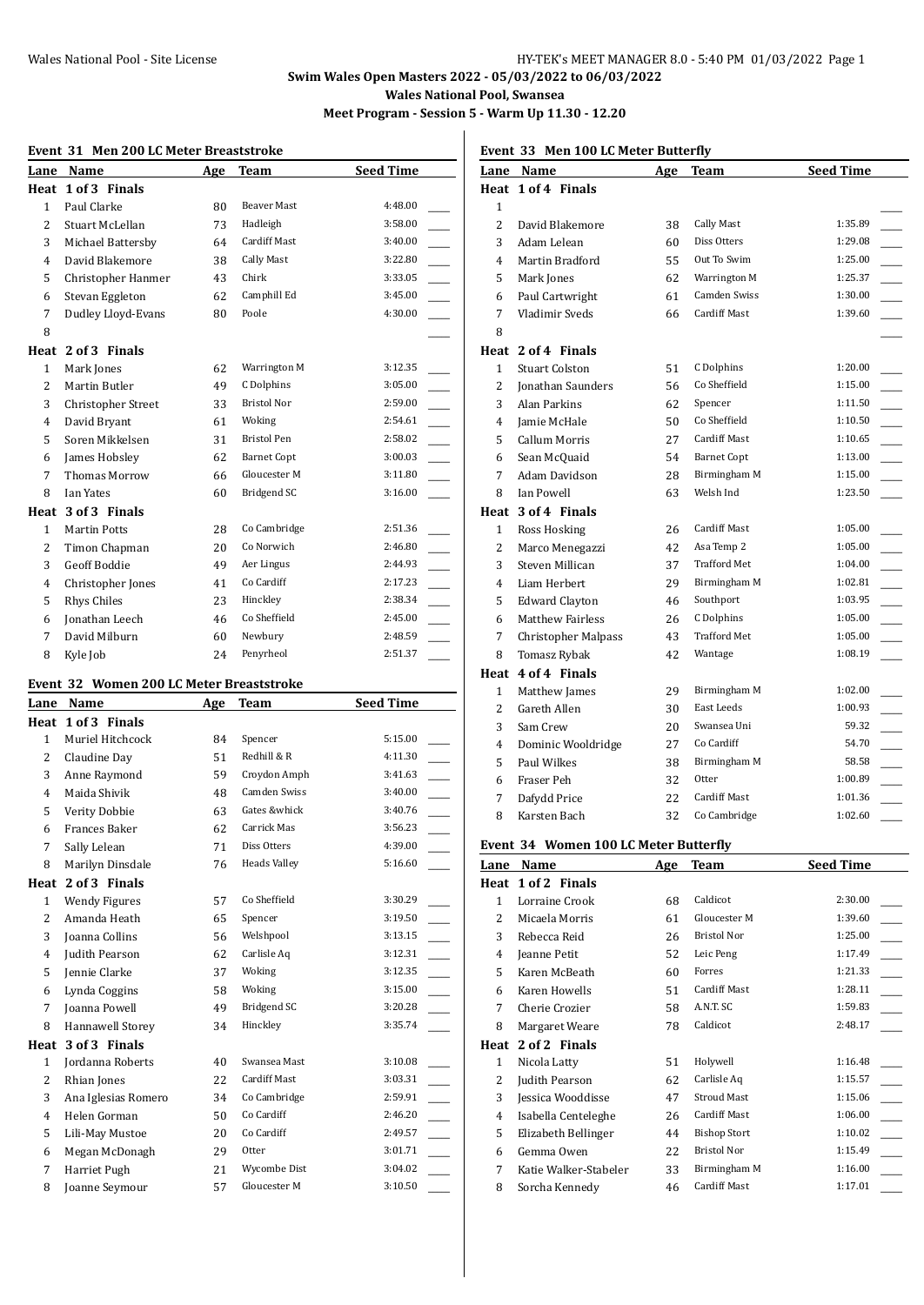# **Swim Wales Open Masters 2022 - 05/03/2022 to 06/03/2022**

**Wales National Pool, Swansea**

**Meet Program - Session 5 - Warm Up 11.30 - 12.20**

**Heat 7 of 9 Finals**

#### **Event 35 Men 50 LC Meter Freestyle**

| Lane           | Name                       | <u>Age</u> | Team                | <b>Seed Time</b> |  |
|----------------|----------------------------|------------|---------------------|------------------|--|
|                | Heat 1 of 9 Finals         |            |                     |                  |  |
| 1              |                            |            |                     |                  |  |
| 2              |                            |            |                     |                  |  |
| 3              | Geoff Bishop               | 86         | Royal Navy          | 47.52            |  |
| 4              | <b>Andrew Davies</b>       | 52         | Cardiff Mast        | 37.39            |  |
| 5              | Tim Pearce                 | 83         | Mid Sussex          | 45.00            |  |
| 6              |                            |            |                     |                  |  |
| 7              |                            |            |                     |                  |  |
| 8              |                            |            |                     |                  |  |
|                | Heat 2 of 9 Finals         |            |                     |                  |  |
| 1              |                            |            |                     |                  |  |
| 2              | Dale Lewis                 | 64         | <b>Cardiff Mast</b> | 36.84            |  |
| 3              | Terence Mansi              | 73         | Hadleigh            | 36.50            |  |
| 4              | Jeff Thomas                | 56         | Bridgend SC         | 35.00            |  |
| 5              | Michael Battersby          | 64         | <b>Cardiff Mast</b> | 35.42            |  |
| 6              | David Granger              | 66         | Evesham             | 36.63            |  |
| 7              | Frank Morris               | 55         | A.N.T. SC           | 37.09            |  |
| 8              |                            |            |                     |                  |  |
|                | Heat 3 of 9 Finals         |            |                     |                  |  |
| 1              | <b>Godfrey Admans</b>      | 68         | Spencer             | 33.97            |  |
| $\overline{2}$ | Adam Lelean                | 60         | Diss Otters         | 32.00            |  |
| 3              | Rupert Hough               | 49         | Dove Valley         | 31.64            |  |
| 4              | Rhodri Evans               | 27         | <b>Cardiff Mast</b> | 31.00            |  |
| 5              | Ian Powell                 | 63         | Welsh Ind           | 31.54            |  |
| 6              | <b>Barnaby Rudd</b>        | 44         | Guildford Ct        | 31.66            |  |
| 7              | Ian Woollard               | 68         | <b>Barnet Copt</b>  | 33.90            |  |
| 8              | Martin Grey                | 56         | Welsh Ind           | 34.00            |  |
|                | Heat 4 of 9 Finals         |            |                     |                  |  |
| 1              | Ian Yates                  | 60         | Bridgend SC         | 31.00            |  |
| $\overline{2}$ | Samuel McKelvie-Warsop     | 23         | <b>Bristol Nor</b>  | 30.12            |  |
| 3              | Jonathan Leech             | 46         | Co Sheffield        | 30.00            |  |
| 4              | Alexander Looseley         | 38         | Bristol Nor         | 29.30            |  |
| 5              | <b>Adrian Morris</b>       | 60         | Cardiff Mast        | 29.44            |  |
| 6              | Mark Partridge             | 59         | <b>Stroud Mast</b>  | 30.00            |  |
| 7              | Chris Dunn                 | 76         | Hatfield            | 31.00            |  |
| 8              | Paul Cartwright            | 61         | Camden Swiss        | 31.00            |  |
|                | Heat 5 of 9 Finals         |            |                     |                  |  |
| 1              | Colin Robbins              | 58         | NottmLeander        | 29.04            |  |
| 2              | Joseph Ainsworth           | 28         | C Dolphins          | 29.00            |  |
| 3              | David Bryant               | 61         | Woking              | 28.94            |  |
| 4              | Russell Crew               | 55         | Guildford Ct        | 28.51            |  |
| 5              | James Hobsley              | 62         | <b>Barnet Copt</b>  | 28.54            |  |
| 6              | Glen Isaacs                | 57         | MwayMaritime        | 28.95            |  |
| 7              | Arran Bluck                | 30         | <b>Bridgend SC</b>  | 29.00            |  |
| 8              | Colin Stephenson           | 64         | Gloucester M        | 29.22            |  |
| Heat           | 6 of 9 Finals              |            |                     |                  |  |
| 1              | Sean McQuaid               |            | <b>Barnet Copt</b>  | 28.50            |  |
| $\overline{c}$ | Eamon Sharkh               | 54<br>30   | Guildford Ct        | 28.20            |  |
| 3              | Marco Menegazzi            | 42         | Asa Temp 2          | 28.00            |  |
|                | Christopher Street         |            | Bristol Nor         | 27.99            |  |
| 4<br>5         | Nathan Goodridge           | 33<br>23   | Dove Valley         | 27.99            |  |
|                | Apostolos Georgios Fournar | 44         | Welsh Ind           | 28.12            |  |
| 6<br>7         | Martin Butler              | 49         | C Dolphins          | 28.50            |  |
| 8              | Joseph Tucker              | 27         | Swansea Mast        | 28.50            |  |
|                |                            |            |                     |                  |  |

| 1              | Karsten Bach         | 32 | Co Cambridge        | 27.78 |  |
|----------------|----------------------|----|---------------------|-------|--|
| $\overline{c}$ | Michael Rees         | 29 | <b>Cardiff Mast</b> | 27.50 |  |
| 3              | Alec Johnson         | 60 | <b>Trafford Met</b> | 27.23 |  |
| 4              | Mark Williams        | 33 | Swansea Mast        | 27.05 |  |
| 5              | Louis Batten         | 22 | Atlantis            | 27.19 |  |
| 6              | Alex Pearshouse      | 37 | Asa Temp 2          | 27.30 |  |
| 7              | Ralph Pinel          | 60 | Bo Newham           | 27.51 |  |
| 8              | Matthew Dickinson    | 26 | Swansea Mast        | 27.98 |  |
| Heat           | 8 of 9 Finals        |    |                     |       |  |
| $\mathbf{1}$   | Gareth Allen         | 30 | East Leeds          | 26.90 |  |
| 2              | Jerry O'Riordan      | 48 | Woking              | 26.66 |  |
| 3              | Adam Davidson        | 28 | Birmingham M        | 26.13 |  |
| 4              | Jack Thomas          | 31 | Cardiff Mast        | 26.00 |  |
| 5              | <b>Callum Morris</b> | 27 | Cardiff Mast        | 26.07 |  |
| 6              | Julian Swain         | 56 | Maidenhead          | 26.66 |  |
| 7              | Martin Schofield     | 23 | East Leeds          | 26.71 |  |
| 8              | Ross Hosking         | 26 | Cardiff Mast        | 27.00 |  |
| Heat           | 9 of 9 Finals        |    |                     |       |  |
| $\mathbf{1}$   | Michael Hodgson      | 55 | Woking              | 25.75 |  |
| 2              | Kjetil Rehm          | 23 | <b>Bristol Nor</b>  | 25.53 |  |
| 3              | Patryk Poniatowski   | 32 | <b>Cardiff Mast</b> | 24.45 |  |
| 4              | <b>Connor Brunt</b>  | 28 | Guildford Ct        | 23.58 |  |
| 5              | Oliver Harris        | 32 | <b>Cardiff Mast</b> | 23.78 |  |
| 6              | Christopher Jones    | 41 | Co Cardiff          | 25.50 |  |
| 7              | James Edmonds        | 36 | <b>Bristol Nor</b>  | 25.56 |  |
| 8              | James Barwick        | 40 | East Leeds          | 26.00 |  |

#### **Event 36 Women 50 LC Meter Freestyle**

| Lane           | Name                     | Age | <b>Team</b>         | <b>Seed Time</b> |  |
|----------------|--------------------------|-----|---------------------|------------------|--|
|                | Heat 1 of 9 Finals       |     |                     |                  |  |
| $\mathbf{1}$   |                          |     |                     |                  |  |
| $\overline{2}$ | Jenny Ball               | 84  | Io Wight Ma         | 58.04            |  |
| 3              | Delia Keen               | 61  | <b>Carm Masters</b> | 55.51            |  |
| 4              | Alison Varley            | 70  | <b>Cardiff Mast</b> | 48.05            |  |
| 5              | Claudine Day             | 51  | Redhill & R         | 49.63            |  |
| 6              | Muriel Hitchcock         | 84  | Spencer             | 58.00            |  |
| 7              | Lorraine Crook           | 68  | Caldicot            | 1:02.29          |  |
| 8              |                          |     |                     |                  |  |
| Heat           | 2 of 9 Finals            |     |                     |                  |  |
| $\mathbf{1}$   | <b>Jennifer Dean</b>     | 79  | Mid Sussex          | 46.53            |  |
| 2              | Frances Wilson           | 64  | Croydon Amph        | 45.00            |  |
| 3              | Marianne Davey           | 69  | Redhill & R         | 42.78            |  |
| 4              | Cherie Crozier           | 58  | A.N.T. SC           | 42.55            |  |
| 5              | Christina Victor         | 68  | Guildford Ct        | 42.74            |  |
| 6              | Elaine Harrison          | 59  | <b>Cardiff Mast</b> | 44.54            |  |
| 7              | Denise Cuer              | 54  | Caldicot            | 45.00            |  |
| 8              | Emma France              | 54  | Guildford Ct        | 46.59            |  |
| Heat           | 3 of 9 Finals            |     |                     |                  |  |
| $\mathbf{1}$   | Alison Gwynn             | 74  | Mid Sussex          | 39.59            |  |
| 2              | <b>Catherine Beckett</b> | 66  | Winchester          | 36.89            |  |
| 3              | Micaela Morris           | 61  | Gloucester M        | 36.32            |  |
| 4              | Melissa Spears           | 49  | <b>Barnet Copt</b>  | 36.00            |  |
| 5              | Rhian Evans              | 49  | <b>Heads Valley</b> | 36.00            |  |
| 6              | Jayne Stephenson         | 68  | Gloucester M        | 36.36            |  |
| 7              | Ceri Thomas              | 57  | Bridgend SC         | 38.80            |  |
| 8              | Julia Buchanan           | 65  | Caldicot            | 40.00            |  |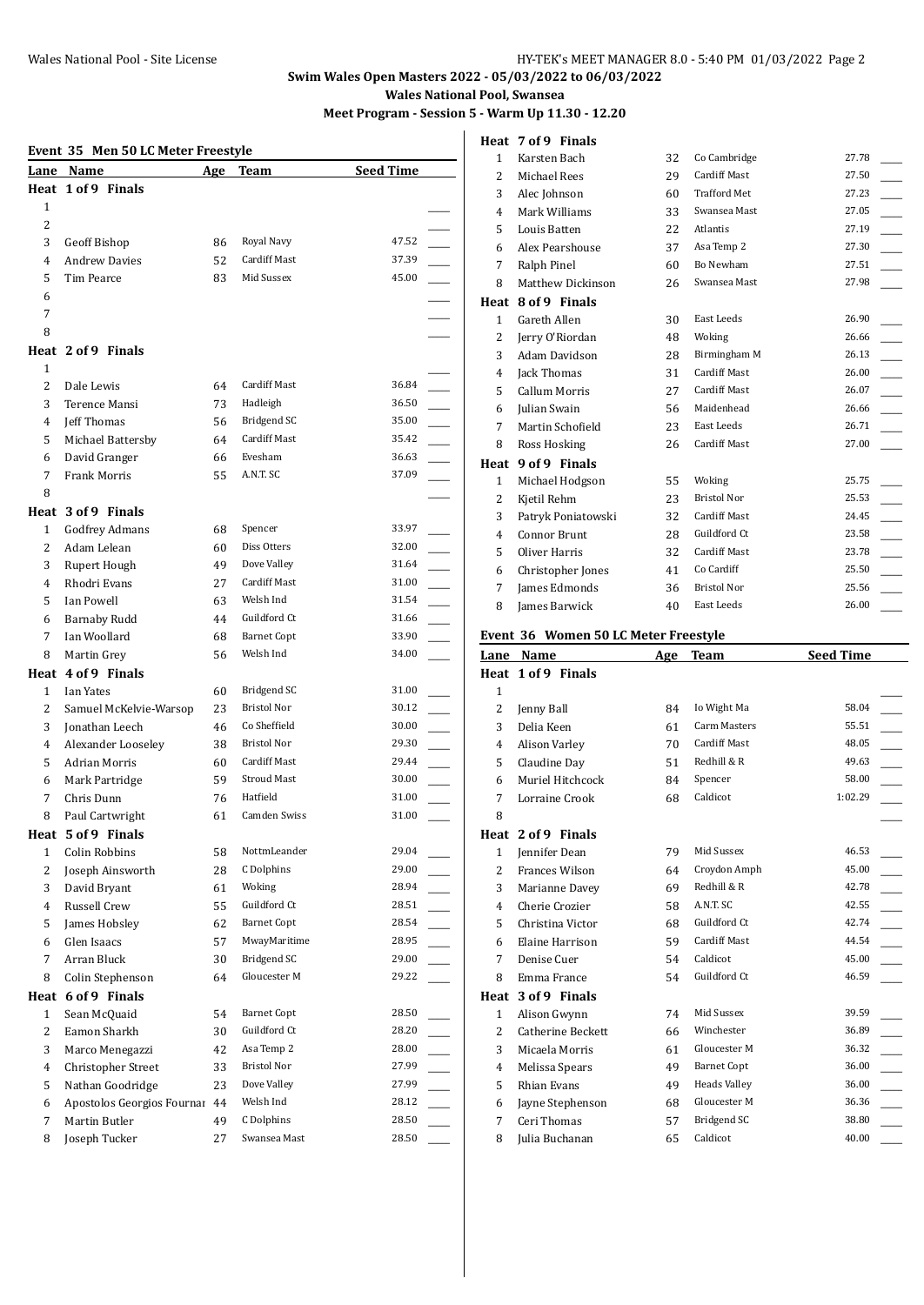# **Swim Wales Open Masters 2022 - 05/03/2022 to 06/03/2022 Wales National Pool, Swansea**

**Meet Program - Session 5 - Warm Up 11.30 - 12.20**

|                | Heat 4 Finals (#36 Women 50 LC Meter Freestyle) |    |                     |       |
|----------------|-------------------------------------------------|----|---------------------|-------|
| $\mathbf{1}$   | Suzanne Maidment                                | 56 | Spencer             | 35.69 |
| $\overline{2}$ | Amanda Heath                                    | 65 | Spencer             | 35.06 |
| 3              | Carrie Power                                    | 34 | <b>British Army</b> | 34.82 |
| 4              | Karen Howells                                   | 51 | <b>Cardiff Mast</b> | 33.29 |
| 5              | Alice Eaton                                     | 30 | <b>Bristol Nor</b>  | 34.73 |
| 6              | Alycia Clarke                                   | 21 | Hinckley            | 34.86 |
| 7              | Verity Dobbie                                   | 63 | Gates &whick        | 35.12 |
| 8              | Martine Hall                                    | 64 | S Bournem'th        | 35.94 |
|                | Heat 5 of 9 Finals                              |    |                     |       |
| $\mathbf{1}$   | Joanna Powell                                   | 49 | <b>Bridgend SC</b>  | 33.00 |
| $\overline{2}$ | Emma Harvey                                     | 41 | A.N.T. SC           | 32.17 |
| 3              | Chloe Lewis                                     | 22 | <b>Bristol Nor</b>  | 32.00 |
| $\overline{4}$ | Melanie Thomas                                  | 28 | Cardiff Mast        | 31.83 |
| 5              | Gemma Spencer                                   | 20 | Woking              | 32.00 |
| 6              | Joanne Seymour                                  | 57 | Gloucester M        | 32.10 |
| 7              | Rhian Jones                                     | 22 | Cardiff Mast        | 32.83 |
| 8              | Joanna Collins                                  | 56 | Welshpool           | 33.20 |
|                | Heat 6 of 9 Finals                              |    |                     |       |
| $\mathbf{1}$   | <b>Kelly Cooke</b>                              | 46 | Team Luton          | 31.60 |
| $\overline{2}$ | Lauren Flynn                                    | 24 | <b>Heads Valley</b> | 31.59 |
| 3              | Lisa Dawson                                     | 44 | <b>Barnet Copt</b>  | 30.98 |
| $\overline{4}$ | Megan Pardoe                                    | 33 | <b>Bristol Nor</b>  | 30.71 |
| 5              | Alice Reeves-Turner                             | 24 | Woking              | 30.98 |
| 6              | Hannah Angell                                   | 32 | Woking              | 31.17 |
| 7              | Karen McBeath                                   | 60 | Forres              | 31.60 |
| 8              | <b>Emily Whiting</b>                            | 25 | Bristol Nor         | 31.74 |
|                | Heat 7 of 9 Finals                              |    |                     |       |
| $\mathbf{1}$   | Ashleigh Howells                                | 22 | <b>Cardiff Mast</b> | 30.62 |
| 2              | Sorcha Kennedy                                  | 46 | <b>Cardiff Mast</b> | 30.10 |
| 3              | Ceris Westlake                                  | 31 | Gloucester M        | 30.00 |
| 4              | Hannah Palfrey                                  | 29 | <b>Cardiff Mast</b> | 29.65 |
| 5              | Georgina Quayle                                 | 28 | Spencer             | 29.85 |
| 6              | Megan McDonagh                                  | 29 | Otter               | 30.10 |
| 7              | Lois Davies                                     | 19 | Co Cardiff          | 30.14 |
| 8              | Gemma Owen                                      | 22 | <b>Bristol Nor</b>  | 30.64 |
|                | Heat 8 of 9 Finals                              |    |                     |       |
| $\mathbf{1}$   | Helen Gorman                                    | 50 | Co Cardiff          | 29.50 |
| 2              | Emma Wills                                      | 43 | York City           | 29.50 |
| 3              | Laura Cranshaw                                  | 35 | Birmingham M        | 29.22 |
| 4              | Lauren Willcox                                  | 36 | Saxon Crown         | 29.00 |
| 5              | Katie Walker-Stabeler                           | 33 | Birmingham M        | 29.00 |
| 6              | Laura Shinton                                   | 18 | Welshpool           | 29.43 |
| 7              | Anya Thomas                                     | 20 | Co Cardiff          | 29.50 |
| 8              | Lili-May Mustoe                                 | 20 | Co Cardiff          | 29.50 |
| Heat           | 9 of 9 Finals                                   |    |                     |       |
| 1              | Amelia Tucker                                   | 19 | Swansea Mast        | 28.68 |
| 2              | Nadine James                                    | 24 | Cardiff Mast        | 28.23 |
| 3              | Michelle Ware                                   | 49 | Woking              | 27.79 |
| $\overline{4}$ | Louisa Zolkiewski                               | 29 | Oxford Uni          | 27.65 |
| 5              | Olivia De Maroussem                             | 28 | Bristol Nor         | 27.77 |
| 6              | Isabella Centeleghe                             | 26 | Cardiff Mast        | 28.00 |
| 7              | Danielle Stirrat                                | 29 | Cardiff Mast        | 28.50 |
| 8              | Holly Booth                                     | 31 | <b>Trafford Met</b> | 28.90 |

#### **Event 37 Mixed 200 LC Meter Freestyle Relay**

| Lane          | <b>Team</b>         | Relay     | <b>Seed Time</b> |
|---------------|---------------------|-----------|------------------|
|               | Heat 1 of 2 Finals  |           |                  |
| $\mathbf{1}$  |                     |           |                  |
| 2             |                     |           |                  |
| 3             | <b>Cardiff Mast</b> | X120 C    | <b>NT</b>        |
| 4             | <b>Cardiff Mast</b> | B<br>X120 | NT               |
| 5             | Swansea Mast        | B<br>X120 | NT               |
| 6             |                     |           |                  |
| 7             |                     |           |                  |
| 8             |                     |           |                  |
|               | Heat 2 of 2 Finals  |           |                  |
| $\mathbf{1}$  | Bristol Nor         | X120<br>A | <b>NT</b>        |
| $\mathcal{L}$ | Swansea Mast        | X120<br>A | <b>NT</b>        |
| 3             | Spencer             | X120<br>A | <b>NT</b>        |
| 4             | <b>Cardiff Mast</b> | X120<br>A | <b>NT</b>        |
| 5             | Woking              | X120<br>A | NT               |
| 6             | Co Sheffield        | X120<br>A | NT               |
| 7             | Camden Swiss        | X120<br>A | NT               |
| 8             | Mid Sussex          | X120<br>A | NT               |